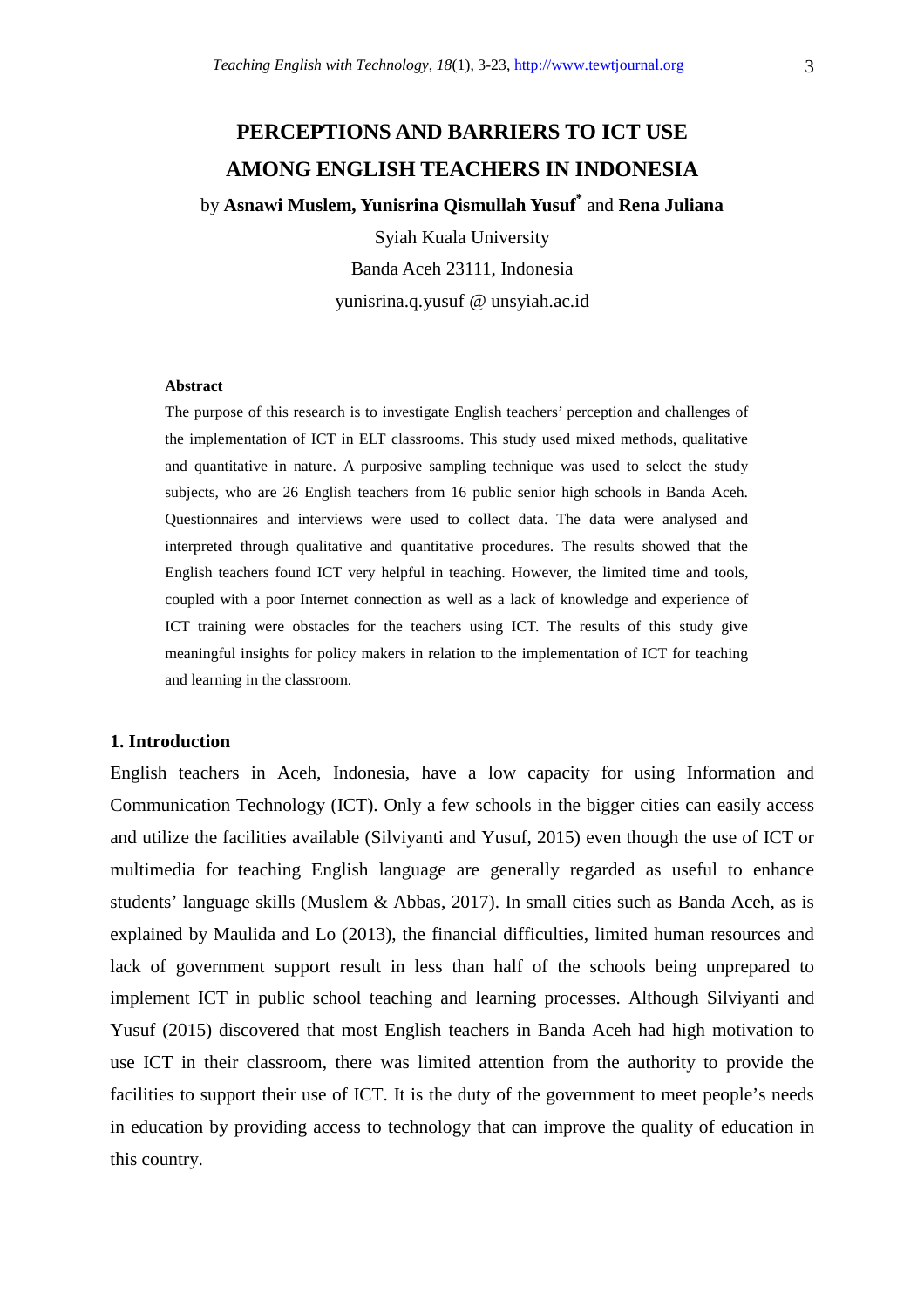Information and Communication Technologies (ICT) have been developing rapidly in recent years. Salehi and Salehi (2012) point out that since the 1960s such technologies as televisions, tape recorders and video have been used as teaching tools. Today, ICT can be hardware such as computers, projectors, digital cameras, etc., and can also be software such as Microsoft Word, PowerPoint, etc. (Wang and Woo, 2007). In education, ICT is accepted as a meaningful medium to be used in the classroom to motivate students in learning (Wekke and Hamid, 2013). In the hands of teachers, Valk, Rashid and Elder (2010, p. 118) assert that "ICT can empower teachers and learners by facilitating communication and interaction, offering new modes of delivery, and generally transforming teaching and learning processes". Moreover, Soska (1994) elaborated upon the benefits of using ICT in teaching for instructional testing and assessment, educating culture, assisting students learning academic content and advancing students' critical thinking skills.

 Schoepp (2005, p. 2) states that integrating ICT in education especially into classroom instruction is not as easy as flipping a switch; integration is a complex process and teachers may encounter difficulties or 'barriers'. Various studies have acknowledged that although teachers appear to recognize the value of ICT in education, difficulties nevertheless continue to be encountered during the process of ICT integration (Balanskat, Blamire and Kefala, 2006; Silviyanti and Yusuf, 2015). The difficulties primarily deal with teachers as they are the executors of the integration. Bingimlas (2009) provides a list of difficulties which includes lack of teacher confidence, lack of teacher qualification, resistance to change and negative attitude, lack of time, lack of effective training, lack of accessibility and a lack of technical support as barriers to ICT integration.

 Many teachers encountered the problem of perception when using ICT in the teaching and learning process in the classroom (Kurniawan, 2014). Ward, Gristein and Keim (2015, p. 73) describe perception as "the process of recognizing, organizing, and interpreting sensory information". For those teachers with insufficient skills to use ICT in the classroom, it is important to provide them with special training on how to use ICT. Taiwo (2009) finds that the level and degree of technology usage further depended on the way teachers view the role of technology in classroom, and is "predicated upon what they feel technology can do in the teaching-learning process" (p. 75).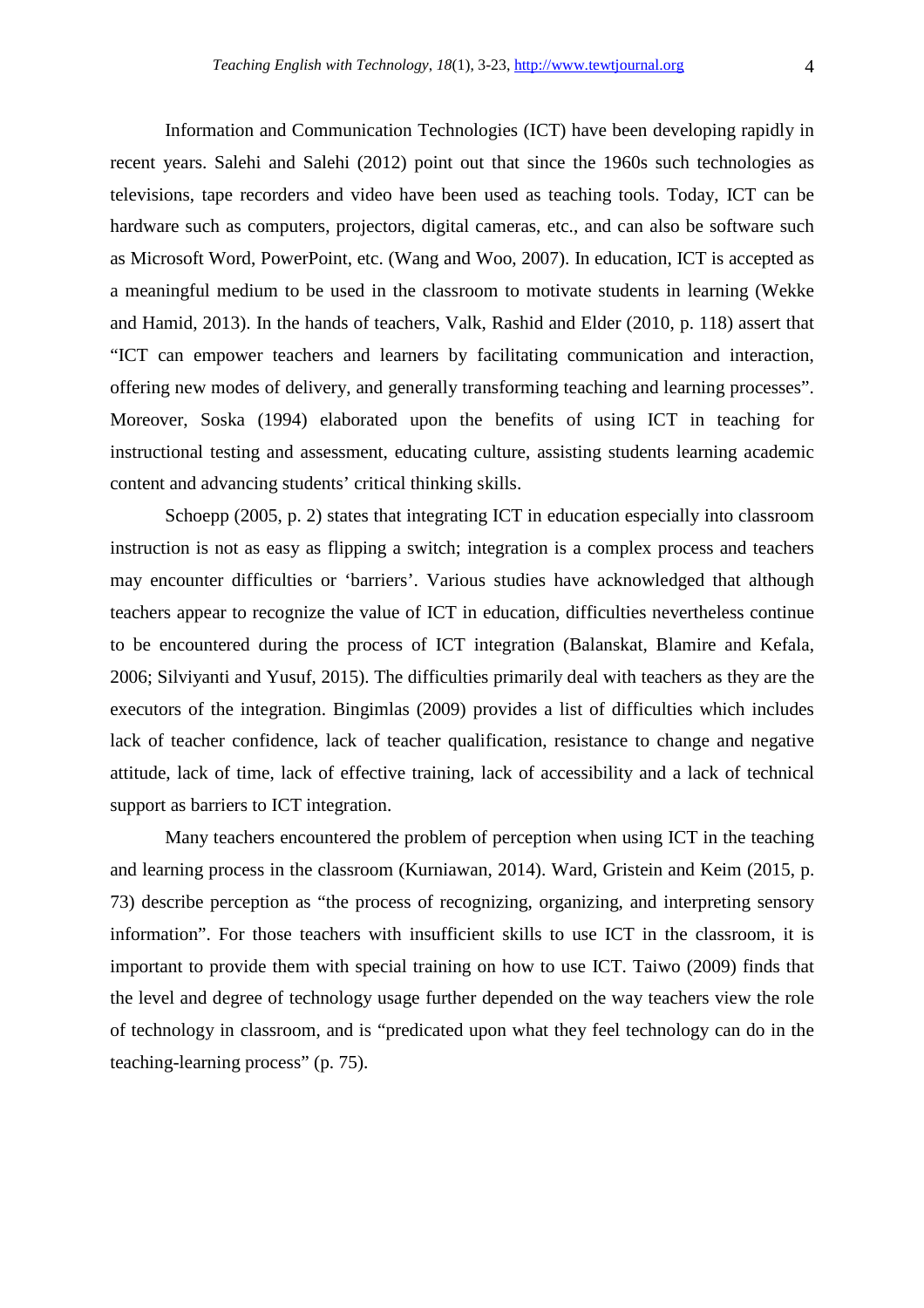### **2. Literature review**

Teaching English using technology is not a new concept or practice for teachers around the world (Rank, Warren and Millum, 2011), especially when English is taught in non-native speaking countries. ICT is mostly used to provide authentic materials to learners. These materials can support students in expanding their speaking, listening, reading and writing skills. There are two effective ways to improve students' language skills; staying abroad and using multimedia (Muslem & Abbas, 2017). With new information technology the world today has lost the previous barriers to communication across languages.

 In line with Muslem and Abbas (2017), Jurich (2001) mentions a number of advantages of using ICT in the teaching and learning process, especially for ELT classrooms. The first is providing multi-sensory stimuli that could enhance English language skills in a short time (Garimella and Srinivasan, 2014). The second is motivation, since, as Granito and Chernobilsky (2012, p. 20) say, s"technology has the potential to be a powerful educational tool for those that have interest in it and needs to be taught and embraced at an early age". Thus, students who use technology are likely to stay on task for longer periods of time. The third is collaborative learning. Domalewska (2014, p. 28) states collaborative learning, supported by technology, can boost language development because students learn within social interactions. For example, Silviyanti and Yusuf (2015) have found blogging encourages students to give comments on each other's work, share their experiences, reflect on their own and their classmates' work and analyse it, thus developing their critical thinking skills. The fourth is cultural understanding; this is where Hollenbeck and Hollenbeck (2009, p. 5) claim that ICT provides "teachers with tools to address equity and access issues, to accelerate students' linguistic and conceptual development, to provide support for students who learn in different ways, and to create authentic and meaningful learning experiences". Technology can accommodate cultural understanding, in which students are able to interact and fully participate in their learning as they acquire language skills and cultural awareness. They can improve their ability in the English language and also learn the culture of the native speakers at the same time. Finally, technology implementation enables self-expression, which is labelled by McBride (2009) as one of the most important contexts for language use to create and encourage language acquisition.

 On the other hand, the use of ICT in ELT classrooms also has some disadvantages. Kolbakova (2014) suggests that using ICT in the teaching and learning process adds more work and additional struggle from teachers to meet the needs of every student in class. ICT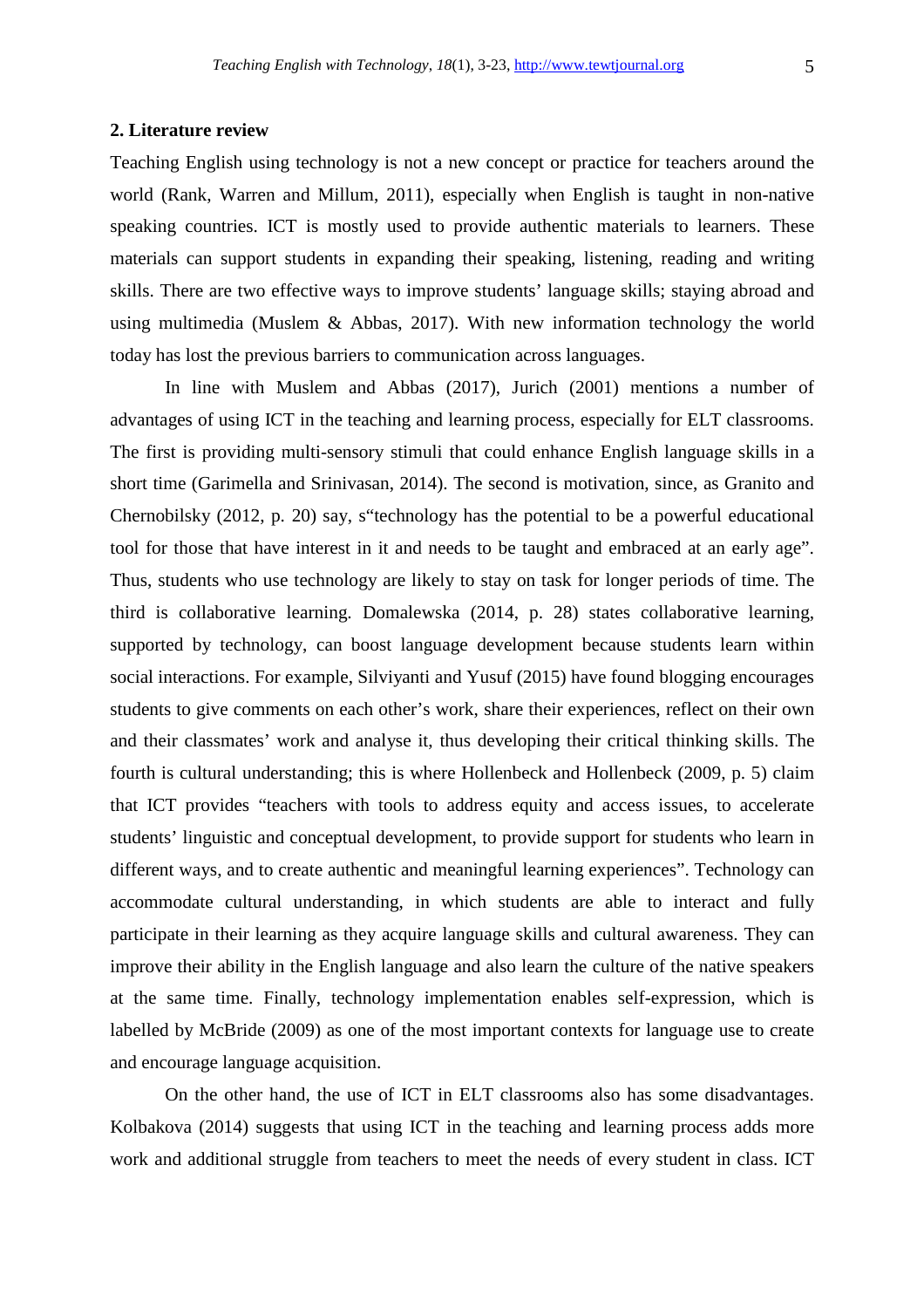may not be appropriate for all learners in all situations and purposes, and, therefore, it requires considerable learner training to make use of it successfully. Other barriers to ICT include class control, distraction, and the students' tendency to use short forms in their writing (i.e. Yusuf, Natsir and Yusra (2016) mention the limited characters in using Short Message Services (SMS) has progressed into the trends of multiple writing styles in texting). In view of that, Yunus, Nordin, Salehi, Embi and Salehi (2013, p. 1) argued that "teachers are generally weak in managing problems and planning activities involving the use of ICT in the teaching of ESL writing". One of the problems often faced by teachers using technology in writing is when students copy-paste from the Internet source, otherwise known as plagiarizing activities (Mustafa, 2016). The ease of obtaining quick and massive information from the Internet causes students to be apathetic in preparing their tasks (i.e. written tasks). Yunus et al. (2013) further explain that students' reading skills can lead to inaccurate understanding of the content when they are developed by merely scrolling the computer screen.

 ICT in the classroom for teaching and learning a foreign language today is unavoidable as it is now a part of our daily life. Rabah (2015) has made a strong claim for the use of technology in learning, as it is a powerful and flexible learning tool that is needed and desired to encounter globalization challenges, advance a country's economic status, and motivate and assist students in learning. Liu (2009, p. 101) further wrote that technology has played "a greater role during class and home study, as computer-assisted instruction and interactive media technologies … supplement the traditional use of the chalk and the blackboard". In a listening class, for example, teachers can use computers and the Internet to find rich sources of authentic oral models, such as YouTube video clips, which help learners with native pronunciation and also support teachers who do not feel as confident with their own language skills. Accordingly, Silviyanti (2014) has found that the use of YouTube appeared to be interesting and beneficial for students in which they became more enthusiastic and eager to watch a video and then later on practice to pronounce the words like the native speaker(s) rather than just practicing listening by using to traditional audio instruments.

 Based on the previous research, a study focusing on EFL teachers' perceptions and challenges on the use of ICT in their teaching for all public senior high schools in Banda Aceh was designed, with the following research questions in mind:

- 1. What are the perceptions of English teachers in public senior high schools in Banda Aceh on the use of ICT in English language teaching?
- 2. What are the challenges that they face in the use of ICT in English language teaching?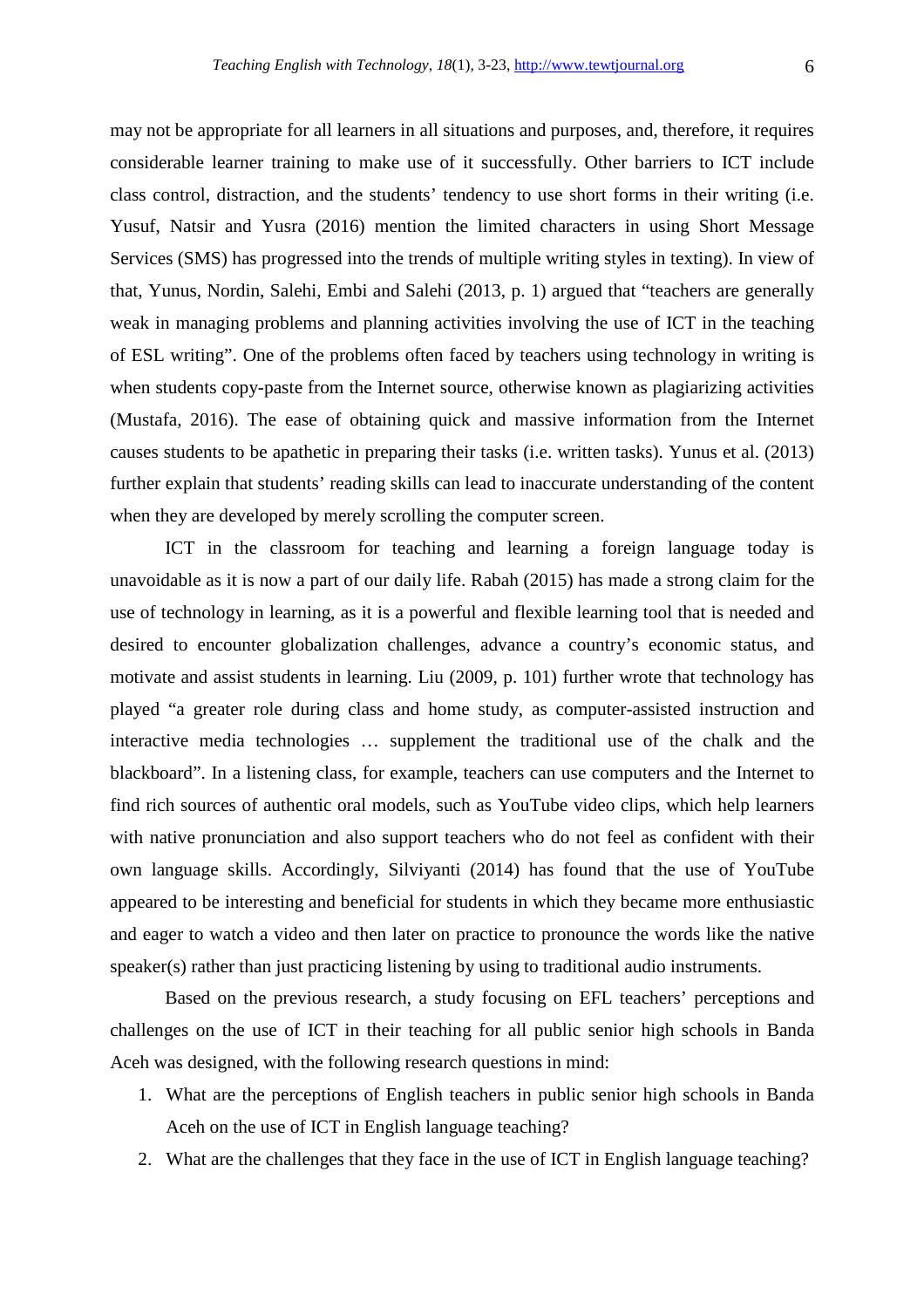3. Do demographic factors (i.e. age, gender, degree and teaching experience) make a difference as regards their perceptions and challenges of using ICT?

 Since ICT is now introduced at public schools in this country, this study is deemed important to further understand the teachers' perceptions and challenges on the use of ICT in their classrooms. The findings of this study can be further used to provide concrete solutions to its obstacles in implementation, either by the government, schools or the teachers themselves.

### **3. Methods**

In this study, we employed a mixed method approach: quantitative and qualitative. This included both a quantitative analysis of questionnaire data and a qualitative analysis of focus group interview data to address the research questions (Creswell, 2003). The research questions were designed to see the Acehnese teachers' perceptions and challenges of the implementation of ICT in ELT classrooms.

 The questionnaire was designed and modified from Zare-ee (2011) and Karakaya (2010) for quantitative data. It is divided into three sections. The first and second sections are basic information of the participants and were constructed and modified from the questionnaire used by Karakaya (2010). The third section was constructed and modified from the questionnaire used by Zare-ee (2011), with 20 closed ended questions provided. It focused on English teachers' perceptions and challenges of the implementation of ICT in their teaching. It was formatted by using the Likert Scale of (1) strongly disagree (SD), (2) disagree (D), (3) neutral (N), (4) agree (A), and (5) strongly agree (SA). The questionnaire is available in the Appendix.

 The instrument was given to 26 English teachers in Banda Aceh, Indonesia. There were 5 teachers aged 31-35 years, 6 teachers aged 36-40 years, 8 teachers aged 41-45 years, 3 teachers aged 46-50 years and 4 teachers aged 51 years and above. As regards gender, there were 5 male teachers and 21 female teachers. In degree, there were 18 teachers who had bachelor's degrees and 8 teachers who had master's degrees. In terms of teaching experience, there were 7 teachers with 7-10 years of teaching experience, 10 teachers with 11-15 years, 4 teachers with 16-20 years and 5 teachers with 21 years of experience and above. The teachers were assured that the information they gave was confidential and used strictly for research and academic purposes only. They were given 30 minutes to answer all the questions in the questionnaire completely in front of the researchers. The data from questionnaires were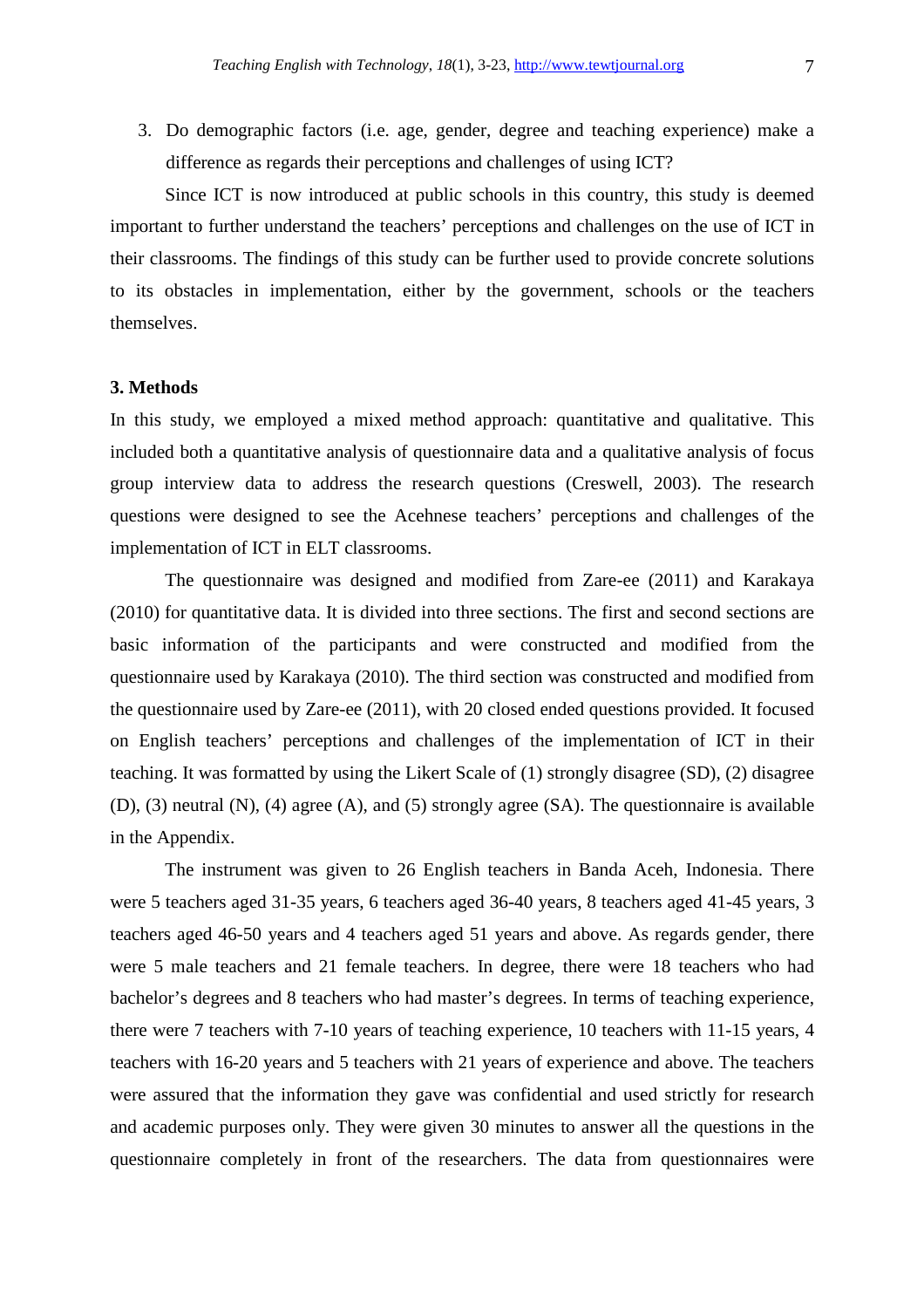analysed quantitatively using Microsoft Excel 2010 for frequency and percentages of each item.

 After the questionnaires were collected and analysed, five teachers were selected to be interviewed. They were chosen because they were identified as those who had problems with the use of ICT based on the questionnaire distributed, in which further detailed information were deemed to be needed to complement the former data. Interviews were conducted with five teachers who were asked the following questions:

- 1. Do you think the use of ICT is important in teaching compared to no ICT use?
- 2. Do you think the ICT tools and techniques available in your school are accessible for use in teaching English by the teachers and students?
- 3. Do you think that ICT has noteworthy values for human societies in general? Give your reason.
- 4. Do you think ICT can be used as curriculum materials at school? Why?
- 5. What do you consider to be some of the challenges of using ICT in ELT?

 The questions above are constructed based on the questionnaire. The interview was conducted to know more details about their perception of the use ICT. Interviews were conducted individually and lasted approximately 15 minutes. The interview sessions were recorded with a mobile phone.

### **4. Findings**

The results of the questionnaire are described in three sections: ICT use and literacy, English teachers' perceptions and challenges of ICT, and the relation between age, gender, degree and teaching experience of English teachers toward ICT. They are elaborated in the following sub-sections. To achieve comprehensive results, the authors conducted the interview with the participants to further understand the conclusions.

### **4.1. ICT use and literacy**

In the first part of the questionnaire, the participants were asked to select from a list the reasons why they use ICT and select how long they use ICT in a day. This section enabled the researchers to understand the functions and importance of ICT for the language teaching practices of English language teachers in Banda Aceh. The results of this part of the questionnaire are divided into 2 sub-sections, which present the results from reasons for the use of ICT and length of ICT use.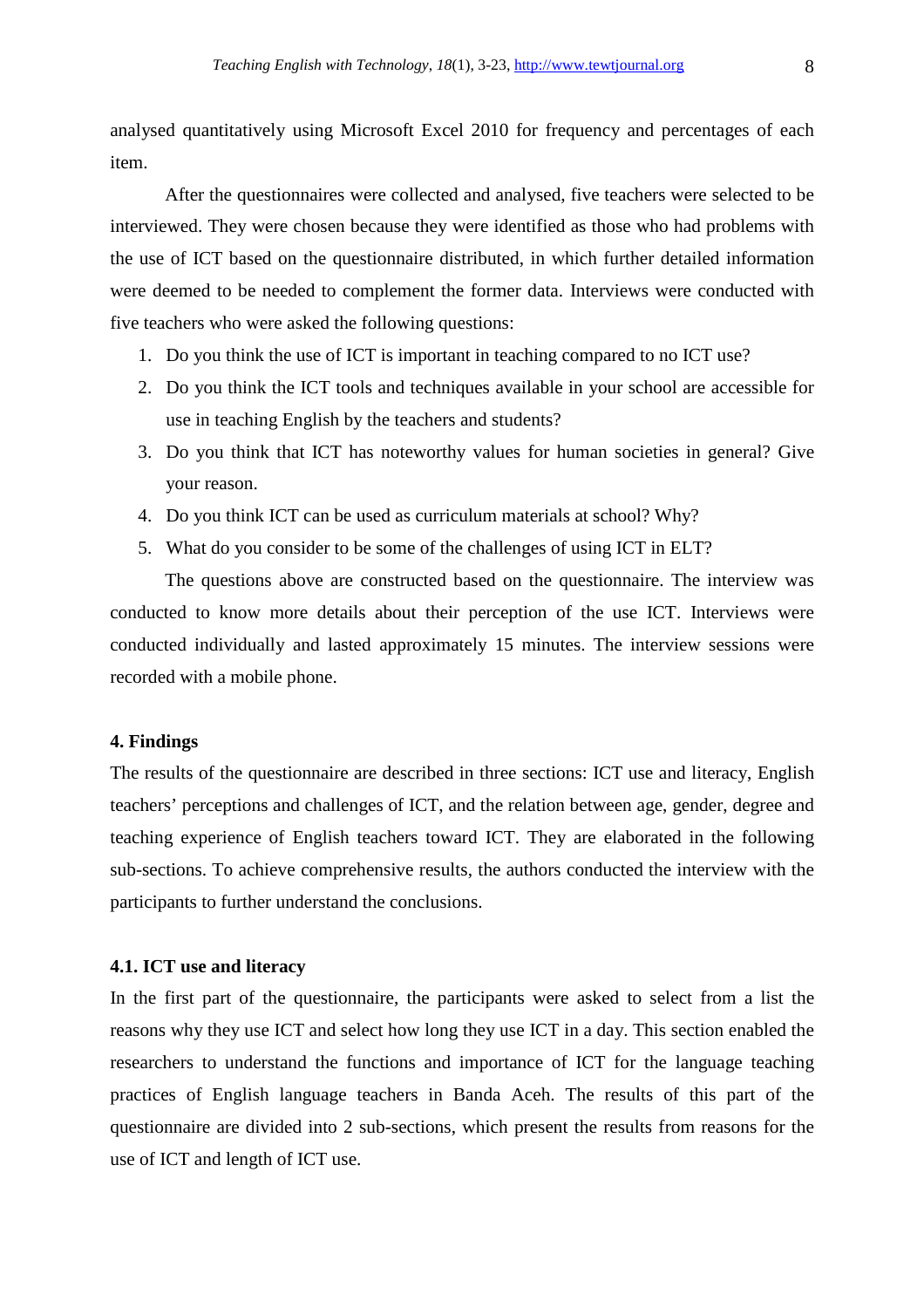## **4.1.1. Reasons for the use of ICT**

Teachers were asked to choose from a list of reasons why they use ICT; the results are presented in Table 1. Frequency refers to the number of teachers who chose the items.

| No.             | <b>Description</b>                                                 | <b>Frequency</b> | Percentage $(\% )$ |
|-----------------|--------------------------------------------------------------------|------------------|--------------------|
| 1               | Chatting with students and other teachers on school/subject matter | 10               | 38.46              |
| 2               | Educational games that can be used for teaching                    | 8                | 30.77              |
| $\mathfrak{Z}$  | E-mail and mail listing                                            | 18               | 69.23              |
| $\overline{4}$  | Online discussion boards on language teaching                      |                  | 26.92              |
| $5\overline{)}$ | Shopping online for teaching tools and materials                   | ⇁                | 26.92              |
| 6               | Finding materials related to lessons                               | 25               | 96.15              |
| $\tau$          | Preparing presentations                                            | 17               | 65.38              |
| 8               | Assigning homework                                                 | 10               | 38.46              |
| 9               | Video conferencing and net-meeting                                 | 4                | 15.38              |
| 10              | Presenting course material                                         | 10               | 38.46              |
| 11              | Online dictionaries                                                | 21               | 80.77              |
| 12              | Web blogs (e.g. blogger)                                           | 3                | 11.54              |
| 13              | Giving feedback to students                                        |                  | 26.92              |
| 14              | Others (e.g. SNS)                                                  | 7                | 26.92              |

Table 1. Teachers' reasons to use ICT

Table 1 indicates that the most frequent reason for using ICT in the classroom is for finding teaching materials (96.15%), followed by using online dictionaries (80.77%), email and mail listing (69.23%), and preparing presentations (65.38%). The least frequent rationale for the use of ICT for the teachers is for web blogs (11.54%). In between, the table also reports that teachers use ICT for chatting with students and other teachers on school/subject matter, assigning homework and presenting course material to students, searching and learning on how to play educational games that can be used for teaching, participating in online discussion boards, shopping online for teaching tools and materials, giving feedback to students and other activities such as SNS (Short Networking Site, e.g. Facebook, Twitter and others).

# **4.1.2. Length of the use of ICT**

In this section, the teachers were asked to select from a list of how long they use ICT in a day. The results are presented in Table 2.

| <b>Number of teachers</b> | Length           | Percentage $(\% )$ |  |  |
|---------------------------|------------------|--------------------|--|--|
|                           | Less than 1 hour | 15.38              |  |  |
|                           | 1-2 hours        | 30.77              |  |  |
|                           | 2-3 hours        | 23.08              |  |  |

Table 2. The length of ICT use by the teachers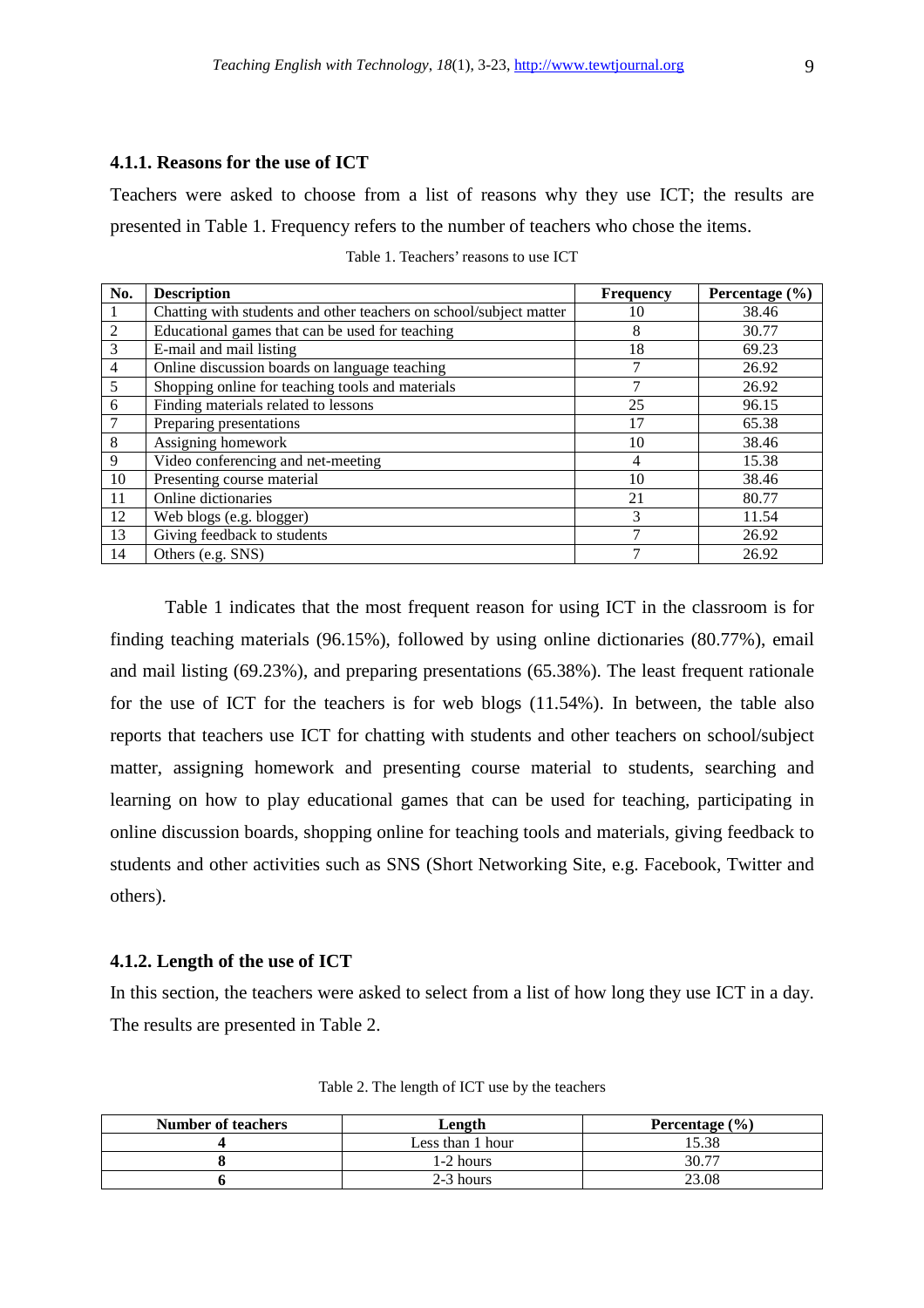| . |  |
|---|--|

Table 2 shows that most teachers spend 1-2 hours a day using ICT (30.77%), followed by 2-3 hours (23.08%) and 3-4 hours (19.23%). Only 11.54% of the teachers spent more than 4 hours using ICT.

## **4.2. English teachers' perceptions and challenges in using ICT**

This section describes the English teachers' perceptions and challenges in using ICT in the classroom. The first sub-section presents the teachers' perceptions; the second sub-section presents the teachers' challenges. The results are followed by elicitations from the interviews to complement results from the questionnaire.

# **4.2.1. English teachers' perceptions of using ICT**

A number of twelve items (out of 20) in the questionnaire focused on English teachers' perceptions on the implementation of ICT in ELT classrooms. Table 3 displays the results.

| No             | <b>Statement items</b>                     | <b>Scales</b>   |                 |                |             |                 |  |
|----------------|--------------------------------------------|-----------------|-----------------|----------------|-------------|-----------------|--|
|                |                                            | <b>Strongly</b> | <b>Disagree</b> | <b>Neutral</b> | Agree       | <b>Strongly</b> |  |
|                |                                            | disagree        |                 |                |             | agree           |  |
| $\mathbf{1}$   | In my view, ICTs are more powerful in      | 0%              | 1 teacher       | 6              | 11          | 8               |  |
|                | teaching than discussion and teaching      |                 | $(3.85\%)$      | teachers       | teachers    | teachers        |  |
|                | without the use of ICT.                    |                 |                 | $(23.08\%)$    | $(42.31\%)$ | (30.77%)        |  |
| $\overline{2}$ | ICTs (referring generally to computers,    | 0%              | 0%              | $\mathfrak{D}$ | 12          | 12              |  |
|                | videos, hardware, software, and networks)  |                 |                 | teachers       | teachers    | teachers        |  |
|                | increase my knowledge and skills as an     |                 |                 | $(7.69\%)$     | (46.15%)    | (46.15%)        |  |
|                | English teacher.                           |                 |                 |                |             |                 |  |
| 3              | ICTs are highly needed by teachers in      | $0\%$           | 0%              | 6              | 12          | 8               |  |
|                | teaching English.                          |                 |                 | teachers       | teachers    | teachers        |  |
|                |                                            |                 |                 | $(23.08\%)$    | (46.15%)    | (30.77%)        |  |
| $\overline{4}$ | ICTs can be used as advanced instructional | 0%              | 0%              | 1 teacher      | 20          | 5               |  |
|                | tools in teaching English to my students.  |                 |                 | $(3.85\%)$     | teachers    | teachers        |  |
|                |                                            |                 |                 |                | $(76.92\%)$ | (19.23%)        |  |
| $\overline{5}$ | In my view, ICTs can replace teacher in    | 17              | 9               | 0%             | $0\%$       | $0\%$           |  |
|                | teaching English.                          | teachers        | teachers        |                |             |                 |  |
|                |                                            | (65.39%)        | (34.62%)        |                |             |                 |  |
| 6              | As far as I know, ICTs can be used to      | 0%              | 3               | 11             | 12          | 0%              |  |
|                | effectively manipulate instructional       |                 | teachers        | teachers       | teachers    |                 |  |
|                | contents and materials.                    |                 | (11.54%)        | $(42.31\%)$    | (46.15%)    |                 |  |
| $\overline{7}$ | I know that ICTs can spread knowledge and  | 0%              | 0%              | $0\%$          | 12          | 14              |  |
|                | information fast.                          |                 |                 |                | teachers    | teachers        |  |
|                |                                            |                 |                 |                | (46.15%)    | (53.85%)        |  |
| 8              | In my view, ICTs are more effective for    | $0\%$           | $\mathfrak{D}$  | 8              | 13          | 3               |  |
|                | teaching and learning than books and other |                 | teachers        | teachers       | teachers    | teachers        |  |

| Table 3. English teachers' perceptions on the use of ICT |  |  |
|----------------------------------------------------------|--|--|
|                                                          |  |  |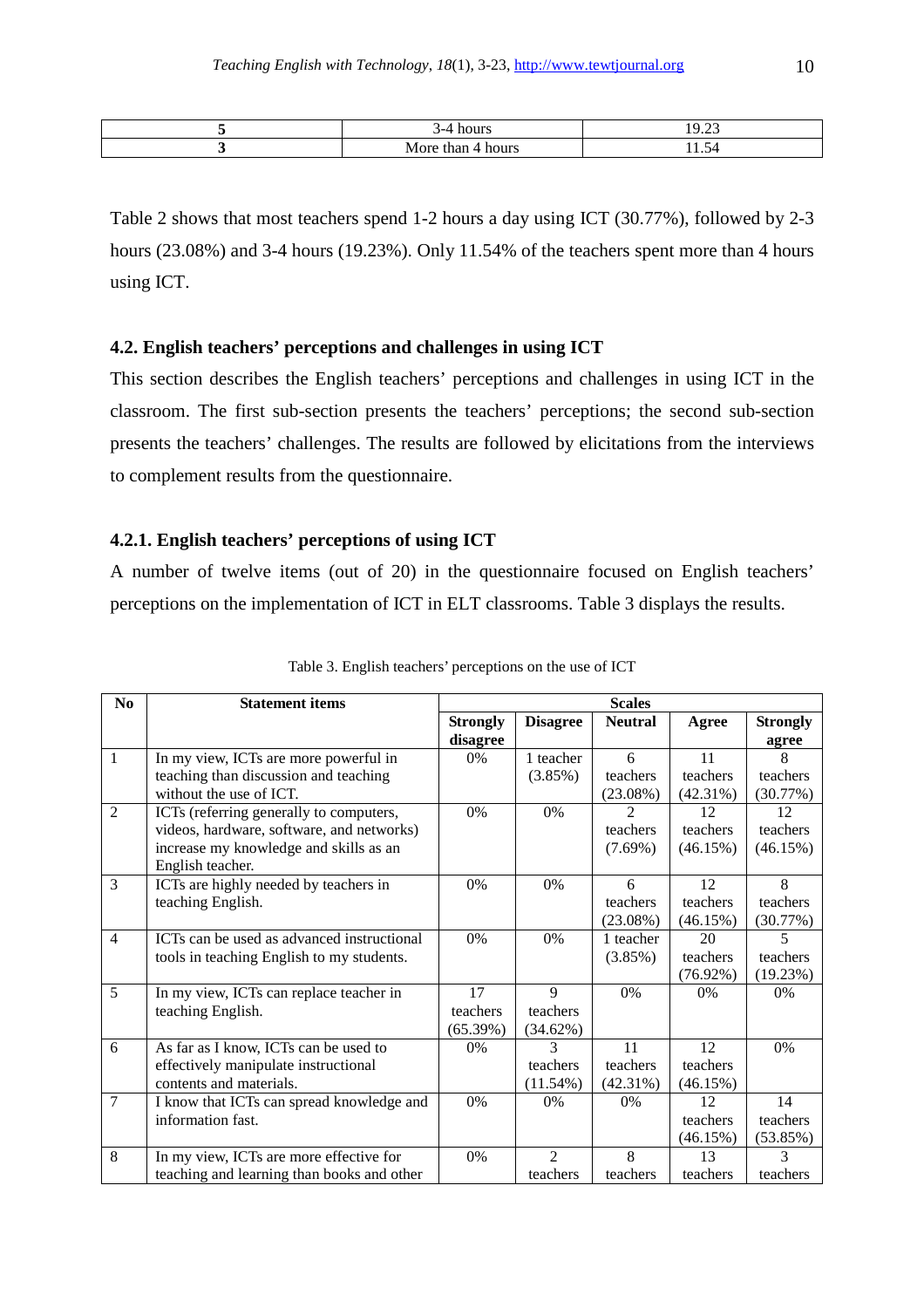|    | printed materials.                           |             | $(7.69\%)$  | (30.77%)   | $(50\%)$    | $(11.54\%)$ |
|----|----------------------------------------------|-------------|-------------|------------|-------------|-------------|
| 9  | I think ICT use does NOT have noteworthy     |             | 19          | 1 teacher  |             |             |
|    | values for human societies in general.       | teachers    | teachers    | $(3.85\%)$ | teachers    | teachers    |
|    |                                              | $(11.54\%)$ | $(73.08\%)$ |            | $(11.54\%)$ | $(0\%)$     |
| 10 | I think ICT use does NOT offer               | 1 teacher   | 23          |            | $0\%$       | 0%          |
|    | educational/instructional values for student | (3.85%)     | teachers    | teachers   |             |             |
|    | in learning English.                         |             | $(88.46\%)$ | $(7.69\%)$ |             |             |
| 12 | In my view ICTs can be used as curriculum    | $0\%$       | 1 teacher   | x          | 15          |             |
|    | materials at school.                         |             | $(3.85\%)$  | teachers   | teachers    | teachers    |
|    |                                              |             |             | (30.77%)   | (57.69%)    | $(7.69\%)$  |
| 14 | I use/have used ICTs for teaching and in     | 1 teacher   | $0\%$       |            | 19          |             |
|    | daily life.                                  | $(3.85\%)$  |             | teachers   | teachers    | teachers    |
|    |                                              |             |             | $(7.69\%)$ | $(73.08\%)$ | (15.39%)    |

 Table 3 shows that 100% of the respondents agree that ICT can spread knowledge and information fast, about 89% of teachers have used ICT in their teaching and daily life, 88% agree that ICTs offer educational values for students in learning English, about 77% agree that ICTs increase teachers' knowledge and skills as English teachers, about 77% agree that ICT is highly needed by teachers in teaching English, about 77% agree that ICT can be used as advanced instructional tools in teaching English to students, roughly 73% of the teachers agree that ICTs are more powerful tools of teaching than discussion and teaching without the use of ICT, roughly 73% agree that technology has noteworthy values for human societies in general, roughly 65% agree that ICT tools can provide curriculum materials at school, nearly 50% agree that ICTs are more effective for teaching and learning than books and other printed materials, and nearly 46% agree that ICT can be used to effectively manipulate instructional contents and materials. Nonetheless, 100% of teachers disagree that ICT can replace teacher in teaching English

 It is principally concluded that teachers do believe that ICT supports their teaching and learning processes in the ELT classrooms. Some excerpts from the teachers that support the use of ICT in teaching corroborate that claim as below (E refers to Excerpt from the interview and T refers to Teacher):

(E1) T2: I agree that ICT are powerful tools of teaching. Compared to printed books, ICT are more interesting. The students will not feel bored when learning English. For example, students can directly watch conversation videos and find many pictures related to the lesson. ICT makes teaching time efficient and makes teaching easier. If we do discussions using ICT, the information that we get is more varied. It makes discussion easier.

 As evidenced in E1, T2 agreed that ICTs are powerful tools in teaching and this is as what Granito and Chernobilsky (2012) have earlier mentioned in their study. With ICT, students can watch videos that are closer to real life presentation compared to printed books.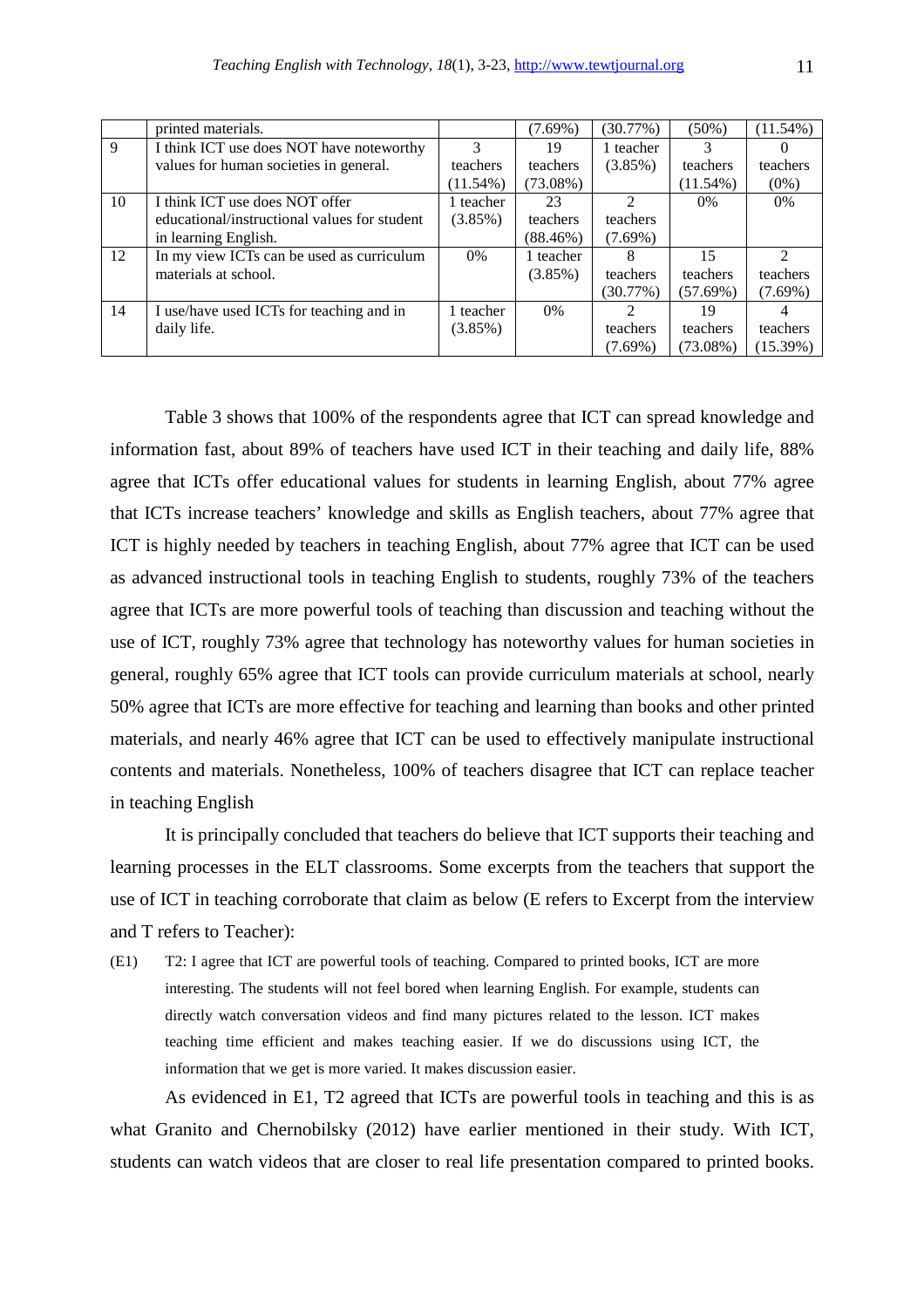It facilitates teachers' job since students can easily access more information through ICT and their increased information knowledge livens class discussions. Similarly, Hollenbeck and Hollenbeck (2009) also discuss how ICT can create a more meaningful and authentic learning environment for the students. Furthermore, most teachers believe that ICT has noteworthy values for human societies in general. An example is the fast spread of important information for the society, as provided by T3.

(E2) T3: From positive point of views, ICTs are very helpful in our society, for example in communication and getting rapid information. For example when there is an earthquake. Aceh is prone to earthquakes. We can get information about the earthquake from our friends quickly. We can use the Internet to communicate with each other. If there is a tsunami, we can communicate with each other on where we should run for safety.

 However, those who do not fully agree that ICT are more effective for teaching and learning than printed materials and that technology can be used to effectively manipulate instructional contents and materials are expressed by T1 because of the following reasons:

(E3) T1: ICT is just to assist us in teaching, but I see ICT sometimes makes the students lazy to think. You see, discussion in the classroom is to provoke students' critical thinking, but when they can easily get the answers from the Internet, they don't make the effort to think for the answers anymore. I can teach with or without ICT. ICT is important, but the most important thing is how the teachers teach the students. How they make the materials better understood by the students. To me, the important thing is the innovation and motivation of the students to think creatively.

 Based on T1, one teacher openly pointed out that despite usefulness of ICT, technology can lead to students' apathy in thinking. By the same token, Yunus et al. (2013) as well as Mustafa (2016) have similar thoughts on students' reading and writing development if the students rely too much on ICT. What is more, T1 believes that information that is easily accessible by students in technology-based instruction can lessen their creativity in learning and thinking. Therefore, these teachers did not put the use of ICT at the forefront in their teaching; this tool is merely an addition to their teaching activities in the classroom.

 Notwithstanding the positive views from the teachers on the use of ICT in the classroom and its important values for the society in general, all teachers believed that technology cannot replace their role in teaching English because ICTs cannot provide direct immeasurable emotional influence on the students such as encouragement, support, safety, character and inspiration. As summed by T4: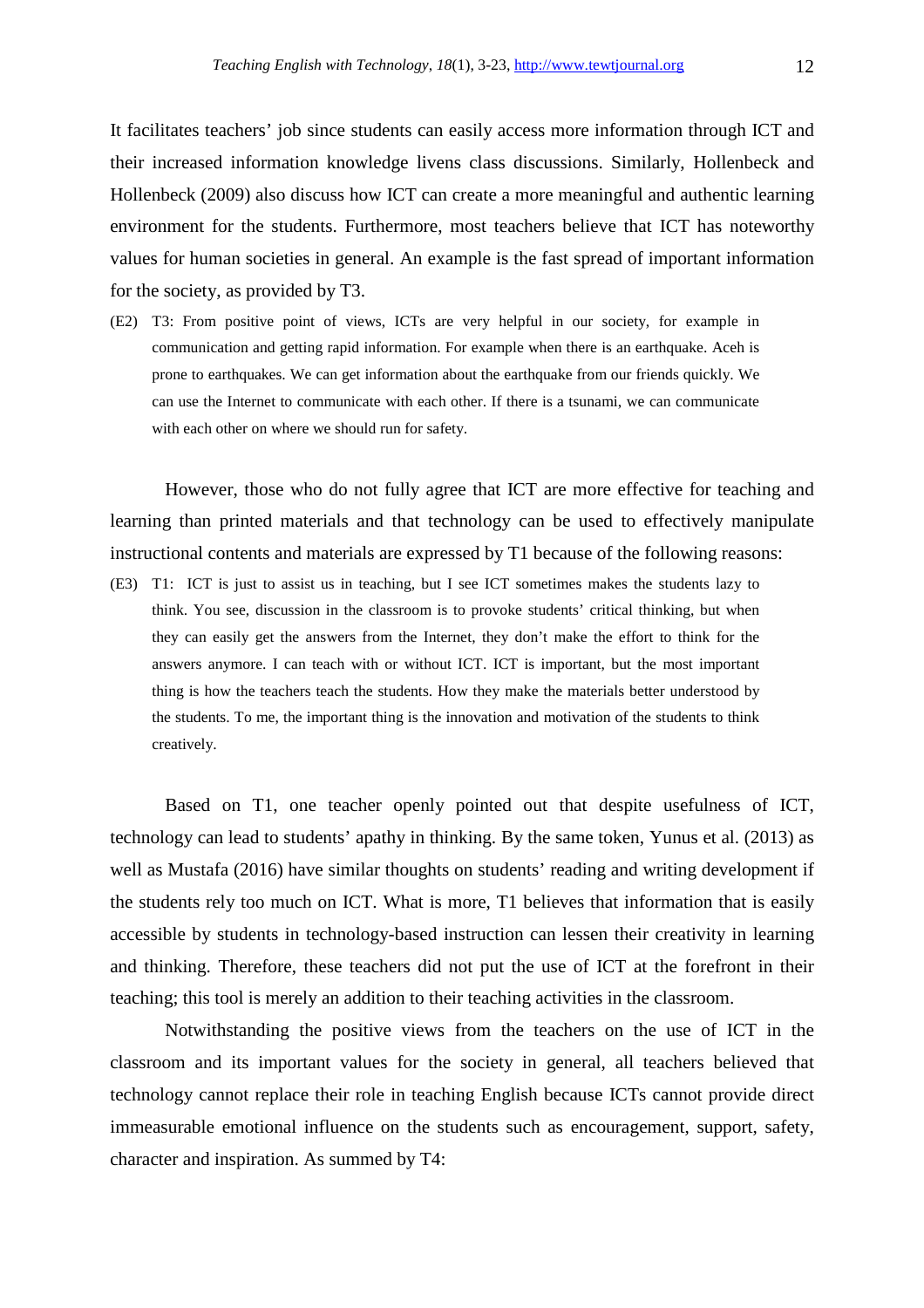(E4) T4: No tool can replace teachers in the classrooms. A tool cannot make a student happy when she is sad through expressions, emotions and encouragement. Only a human being, a teacher, can do that. A tool cannot motivate a student through real life experiences, stories and positive actions. Only a human being, a teacher, can do that. A tool cannot protect a student when she in trouble in school, again, only a teacher can do that.

# **4.2.2. English teachers' challenges in using ICT**

Table 4 shows the findings from the questionnaire the teachers completed on the challenges they face while implementing technology in the classroom.

| N <sub>0</sub> | <b>Statement items</b>                       | <b>Scales</b>   |                 |                        |          |                 |  |
|----------------|----------------------------------------------|-----------------|-----------------|------------------------|----------|-----------------|--|
|                |                                              | <b>Strongly</b> | <b>Disagree</b> | <b>Neutral</b>         | Agree    | <b>Strongly</b> |  |
|                |                                              | disagree        |                 |                        |          | agree           |  |
| 11             | I know that many forms of ICT tools and      |                 | 1 teacher       | 1 teacher              | 18       |                 |  |
|                | techniques at school are accessible for use  | teachers        | $(3.85\%)$      | $(3.85\%)$             | teachers | teachers        |  |
|                | in teaching English.                         | $(7.69\%)$      |                 |                        | (69.23%) | (15.39%)        |  |
| 13             | I can avoid problems in many areas such as   | 1 teacher       | $\mathcal{F}$   | 10                     | 10       | 4               |  |
|                | in handwriting and in organizing ideas       | (3.85%)         | teachers        | teachers               | teachers | teachers        |  |
|                | when I use ICT.                              |                 | $(11.54\%)$     | (38.46%)               | (38.46%) | (15.39%)        |  |
| 15             | I have no difficulty in using ICT.           | 1 teacher       | 3               | 6                      | 13       | 3               |  |
|                |                                              | $(3.85\%)$      | teachers        | teachers               | teachers | teachers        |  |
|                |                                              |                 | $(11.54\%)$     | (23.08%)               | $(50\%)$ | $(11.54\%)$     |  |
| 16             | I know about ICT materials related to        | 1 teacher       | 0%              | 4                      | 14       |                 |  |
|                | English language learning that I can use for | $(3.85\%)$      |                 | teachers               | teachers | teachers        |  |
|                | my teaching.                                 |                 |                 | (15.39%)               | (53.85%) | $(26.92\%)$     |  |
| 17             | I know how to access the Internet and get    | 1 teacher       | $0\%$           | $0\%$                  | 15       | 10              |  |
|                | some information from it.                    | (3.85%)         |                 |                        | teachers | teachers        |  |
|                |                                              |                 |                 |                        | (57.69%) | (38.46%)        |  |
| 18             | The Internet is easily accessible and        | 0%              | $\overline{4}$  | $\mathcal{D}_{\alpha}$ | 14       | 6               |  |
|                | available at school.                         |                 | teachers        | teachers               | teachers | teachers        |  |
|                |                                              |                 | (15.39%)        | $(7.69\%)$             | (53.85%) | $(23.08\%)$     |  |
| 19             | Generally speaking, I have enough            | 1 teacher       |                 | 11                     | 9        | 1 teacher       |  |
|                | experiences and training on available        | (3.85%)         | teachers        | teachers               | teachers | $(3.85\%)$      |  |
|                | computers and/or software.                   |                 | (15.39%)        | $(42.31\%)$            | (34.62%) |                 |  |
| 20             | I have limited time to integrate ICT in my   | 0%              | 8               | 10                     |          | $\overline{4}$  |  |
|                | teaching.                                    |                 | teachers        | teachers               | teachers | teachers        |  |
|                |                                              |                 | (30.77%)        | (38.46%)               | (15.39%) | (15.39%)        |  |

Table 4. English teachers' challenges in ICT use

 Table 4 proves that most teachers know how to access the Internet and get some information from it, about 85% of the teachers agree that many forms of ICT tools and techniques at their school are accessible for use in teaching English, while nearly 81% know about ICT materials related to English language learning that can be used for their teaching. At the same time, about 76.93% agree that the Internet is easily accessible and available at their school, roughly 54% agree that they can avoid problems in many areas such as in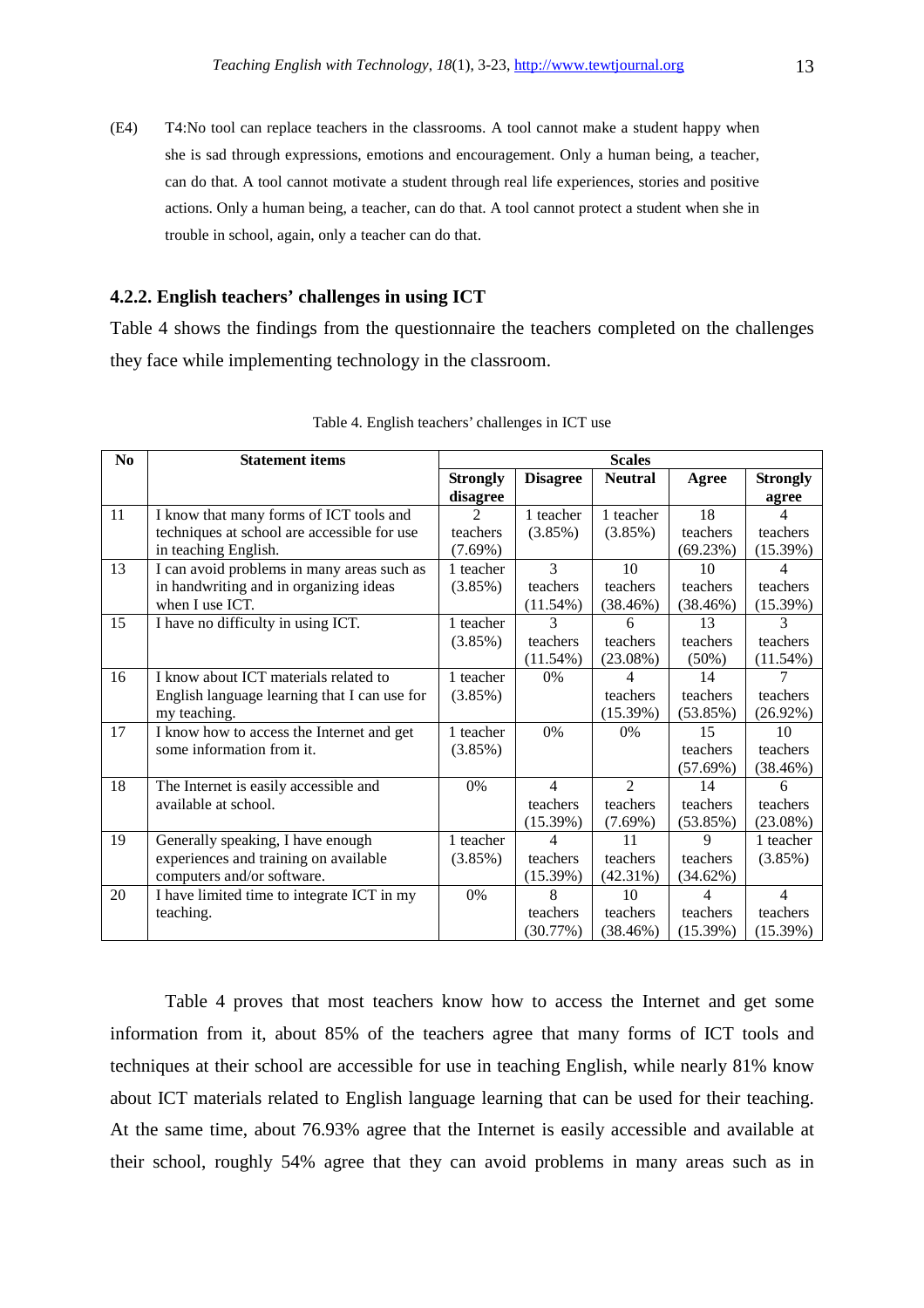handwriting and in organizing ideas when they use ICT, and roughly 50% agree that they have no difficulty in using ICT. However, only 38.47% have enough experiences and training in using available computers and/or software, and nearly 30.78% have limited time to integrate ICT in their teaching.

 Hence, it can be concluded that most public schools in Banda Aceh provide many forms of ICT tools and techniques accessible for use in teaching English and most teachers know how to use the ICT tools. Even so, problems exposed by the teachers on its accessibility in schools are as follows:

(E5) T1: ICT tools and techniques at school are accessible but still limited. For example, the teachers have to wait for the chance to use the projector. It would be more efficient if the school provides one projector for each class so we can use it properly without wasting time to wait for a projector from each other. We also have a problem of low Internet connection. I often waste time just to prepare the tools provided by the school. So, luckily, I have the tools I need myself. I always bring a laptop, a small projector, a set of loud speaker and any kind of cables in my car. But not all teachers can afford that. More money is needed if the school wants to make the most use of ICT in teaching.

 T1 basically rendered that if the school intends to provide ICT for the teachers, then the facility should be provided for every teacher. If the facility is only available to one or two teachers, then using it effectively in teaching would be a problem since every teacher would need to wait for their chance or share. T1 also referred to the setback in which not all teachers in Indonesia with their income can afford ICT facility for their own class in school. T2 further explains the ICT tools available in his school, but the school does not provide the Internet to assist the teachers in searching for materials that can be used for teaching.

(E6) T7: Our school provides some tools such as computers and projectors but we do not have the Internet to be accessed. We have to use our own hotspot from our smartphones to look for teaching materials, or when we really need the Internet for teaching.

 Another challenge that the teachers faced in using ICT is the inadequate time that they have to integrate technology in their teaching. About 5 teachers said that they did not have enough experience and training in the use of ICT in the classroom. T5, who lacks experience in using ICT, bluntly explained:

(E7) T5: The tools are accessible in my school. The Internet is also connected. But the problem is that I cannot use it. I do not know how to use any of the tools. So I decided to not use it for my teaching. To learn it would need more time, I think. I don't have time; there is a lot of paperwork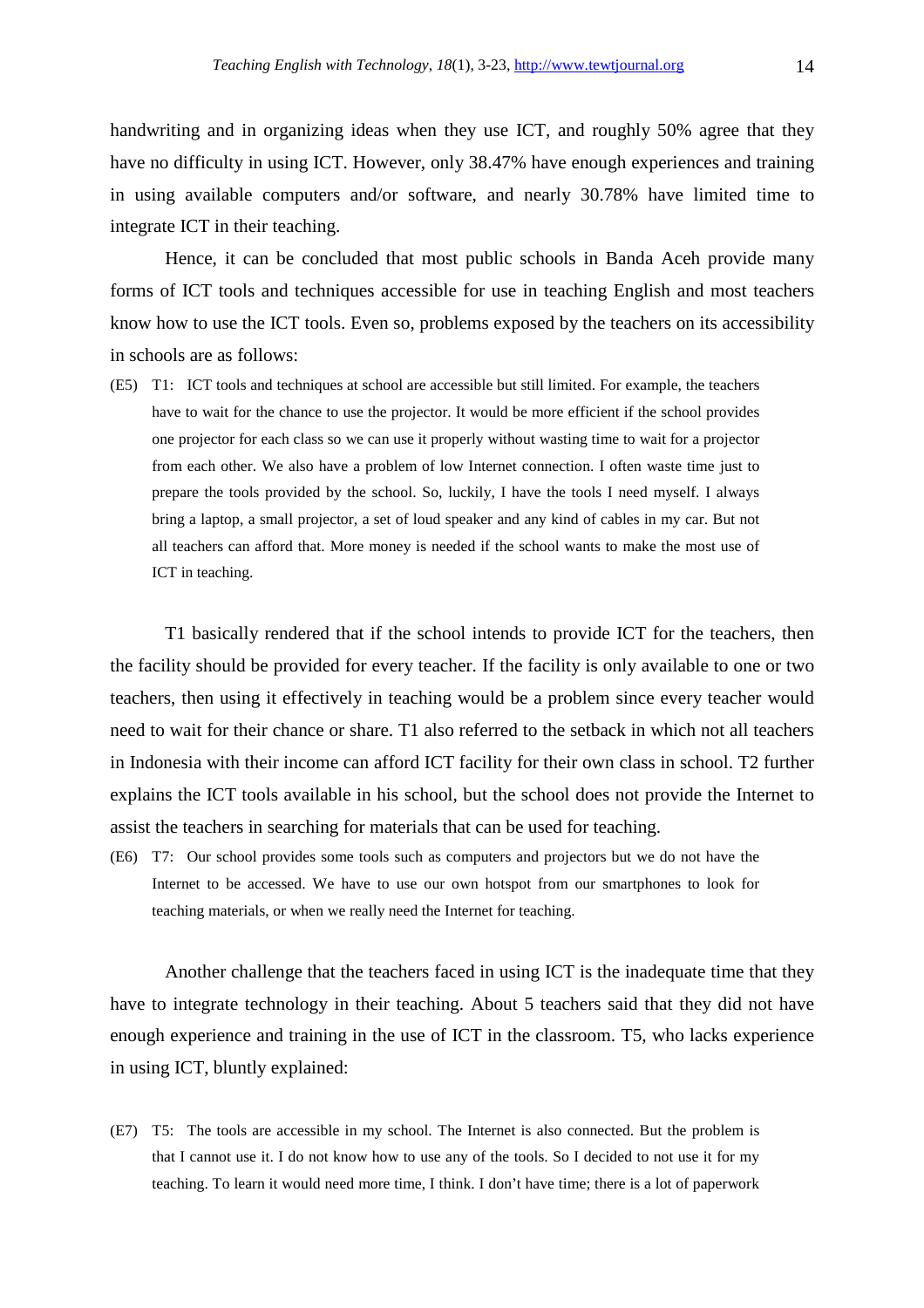and also administrative work that I need to do for the school. I know a teacher who can use ICT but rarely uses it for teaching, because like I said, a lot of paperwork to do. So he come to class and teach by the textbooks; no time to search for new materials from the Internet and prepare them for teaching. Anyways, I am comfortable with teaching traditionally without the use of ICT.

 Based on the explanation by T5 in E7, extensive paperwork from the school also hinders the teachers' motivation and effort to implement ICT in the classroom. Much of their time at school is about completing paperwork, and this becomes even harder when classes comprise large numbers of students. In Indonesia, it is very typical that a classroom of a public school consists of 40-50 students. Besides, this negative attitude is also one of the factors that hinder technology integration in the classroom for the teachers (Bingimlas, 2009).

# **4.3 English teachers' demographic factors and their perceptions and challenges in using ICT**

The questionnaire inquires about the demographic factors such as age, gender, degree and teaching experience of the English teachers. The purpose is to see whether these factors make any difference to their perceptions and challenges in using ICT. The results are described in the following sub-sections.

### **4.3.1. Age**

The current findings are in line with the previous studies in which the age of teachers had no effect on the implementation of ICT in language learning. Nevertheless, there was only one teacher, T5, who revealed in the interview that his age had an impact on the integration of ICT into his language teaching, "I never took part in the ICT training because I'm old".

 Figure 1 shows that there is no significant difference between the age of the English teachers and their perceptions and challenges in using ICT. The mean of the teachers aged 36- 40 years is slightly higher than others but not significantly different among the age of the English teachers as regards perceptions and challenges in using ICT.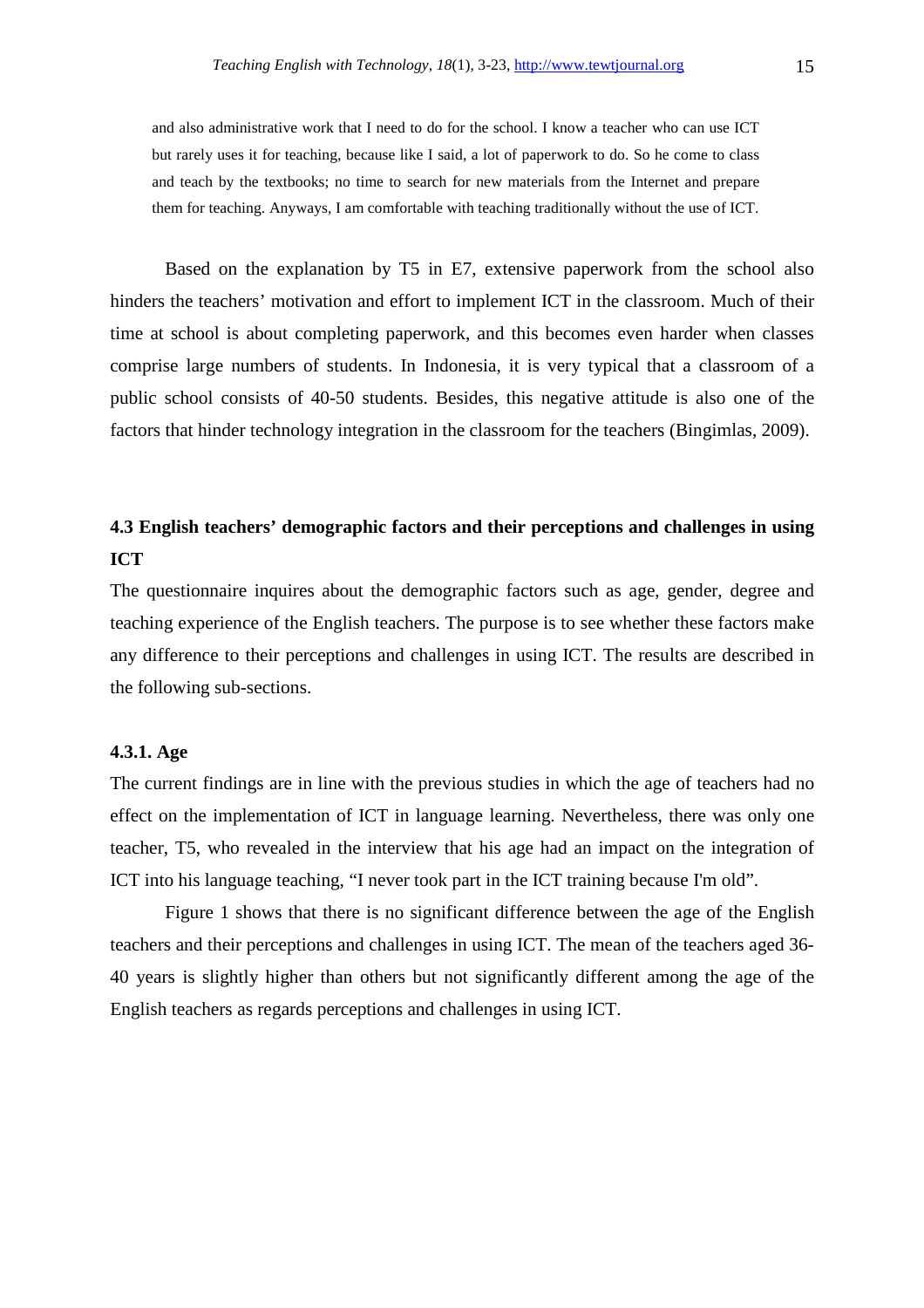

 In conclusion, the age of English teachers in this study does not have significant differences on their perceptions and challenges in their use of ICT in their language classes. However, it may have indirect effects regarding to the teaching experience. In others words, young teachers may have less teaching experience than senior teachers (Mahdi and Al-Dera, 2013, p. 62).

### **4.3.2. Gender**

Elsaadani (2012) found that there is no difference between males and females in terms of attitude toward ICT among teaching staff; and so, gender is not a significant factor when considering attitude toward ICT by teachers. The result of other studies also revealed no significant differences between ICT attitudes of teachers in terms of gender (Cavas, Cavas, Karaoglan and Kisla, 2009). Similarly, the present study also shows no significant difference between the gender of the English teachers and their perceptions and barriers to using ICT. As evidenced in Figure 2, the mean (1 to 5) is almost the same. The mean of males is slightly higher than that of females but it is not significant. It can be concluded that both male and female teachers have the same perceptions and challenges in using ICT.



Figure 2. Gender and English teachers' perceptions and challenges in using ICT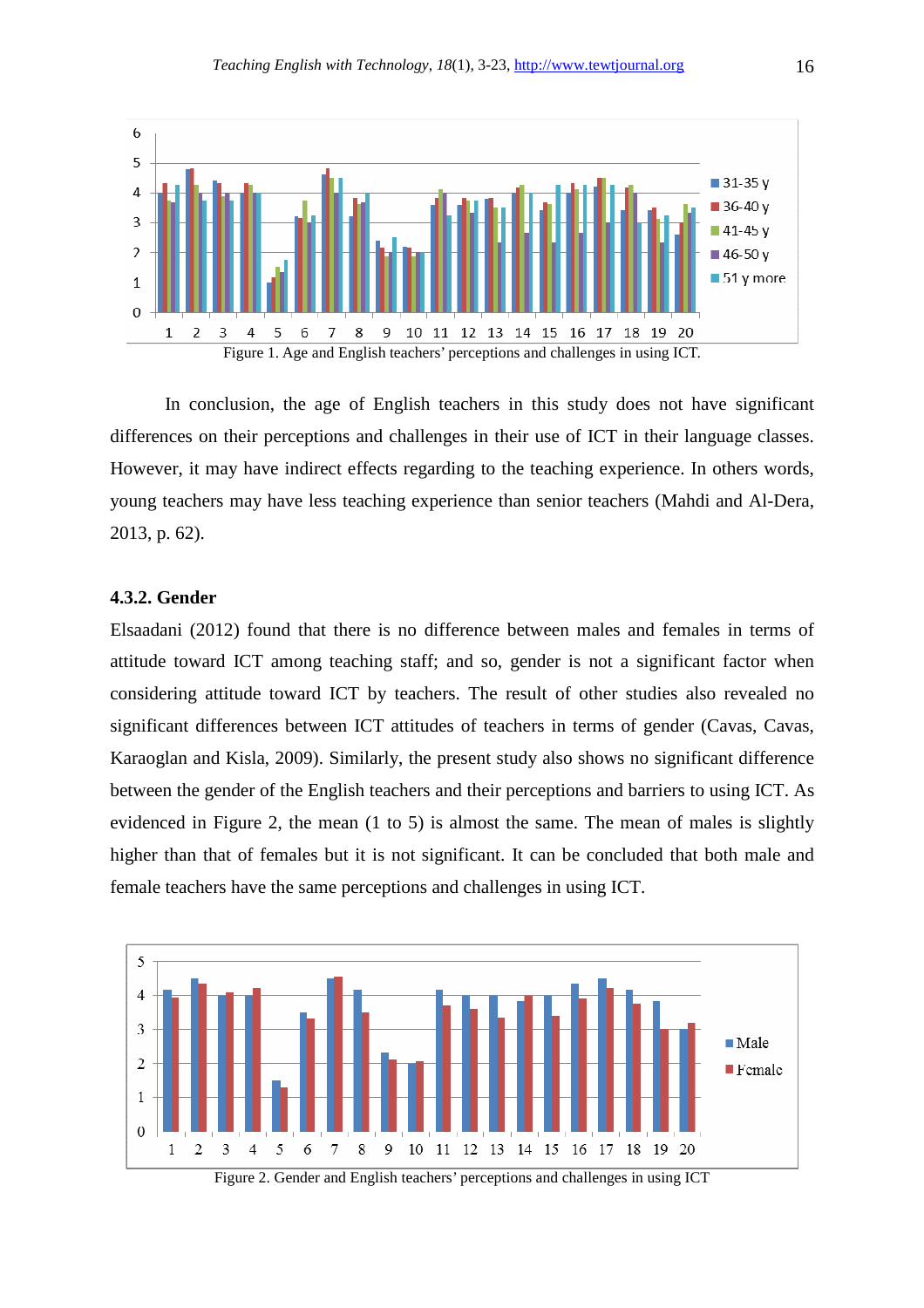### *4.3.3 Educational degree*

Figure 3 illustrates that there is no significant difference between the degree of the English teachers and their perceptions and challenges in using ICT. It can be seen that the mean (1 to 5) is almost the same. The mean of teachers with a master's degree is slightly higher than that of teachers who hold a bachelor's degree.



Figure 3. Educational degree and English teachers' perceptions and challenges in using ICT.

 This finding is in line with the research conducted by Chemwei, Kiboss, and Njagi (2016). Their study showed that teacher-educators' educational qualifications had a positive relationship with their level of ICT integration, however, this characteristic was not found to be statistically significant. There was also no mutual supportive relationship between the ICT literacy level and the varying academic qualification attained or earned by the various teachers who participated in this study. In addition, Alazzam, Bakar, Hamzah, and Asimiran (2012) found no significant effect of the teachers' educational background and support factors on ICT use as well. It can be concluded that teachers with master's and bachelor's degrees have similar perceptions and challenges in using ICT.

### **4.3.4. Teaching experience**

The teaching experience and their perceptions and challenges of ICT have almost the same result, in which there was no significant difference. However, as demonstrated by Figure 4, for question 20 teachers with 16-20 years experience had a different result regarding the limited time for ICT implementation, but the difference is not striking because it is between the "neutral" and "agree" options. Likewise, Niederhauser and Stoddart (2001) also did not find differences in their research for length of teaching experience. It can be concluded that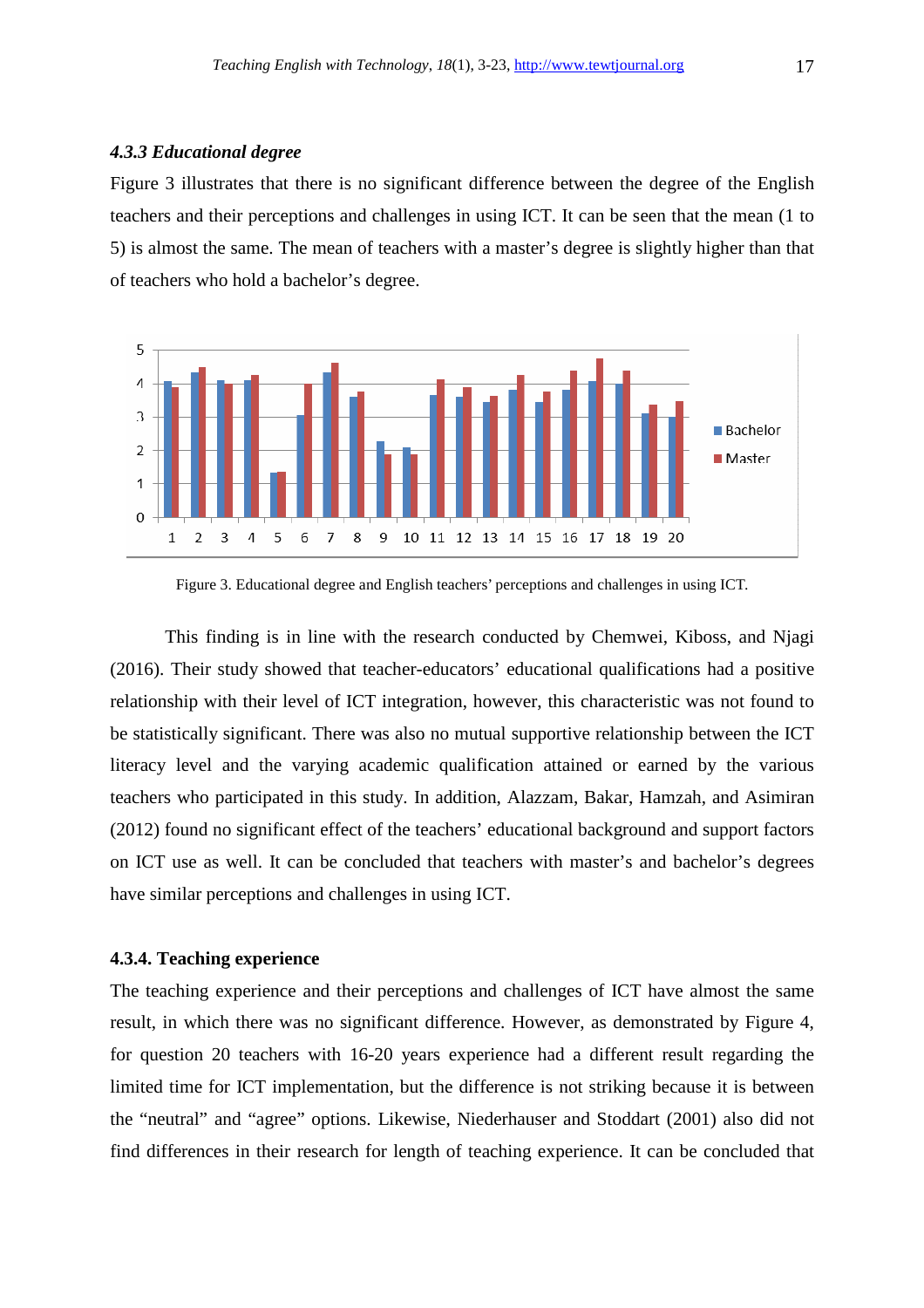English teachers have similar perceptions and challenges in using ICT regardless of how long they have been teaching for.



Figure 4. Teaching experience and English teachers' perceptions and challenges in using ICT.

### **5. Conclusions and suggestions**

Based on the results of the research on English teachers' perceptions and challenges to the implementation of ICT in ELT classrooms, several conclusions can be drawn. First, the English teachers involved in this study have positive perceptions of the implementation of ICT in the ELT classroom. ICT helps them obtain information easily and swiftly. They also think that ICT makes class more interesting than discussion and teaching without using any tools. They all agree that technology is very useful as it can assist them in teaching English. Nevertheless, ICT can never replace teachers because it cannot be the living role model that the teachers can offer the students. The interviews showed that they proposed that the school should have enough funding and provide sufficient facilities for the teachers to be encouraged to use ICT in their teaching.

 Second, this study demonstrates that the teachers have three major challenges in using ICT. Limited ICT tools and low Internet connection at schools are the dominant challenges. The teachers have to share the tools with other teachers and this wastes time to wait for their turn to use ICT. The last challenge is the lack of knowledge and training experience that teachers have. Some teachers have difficulty using ICT and need to learn more to improve their knowledge and skills. A solution would be to provide joint ICT workshops for school teachers so that they can learn from one another how to make effective use of technology in their teaching.

 Third, the demographic factors which include age, gender, educational degree and years of teaching experience do not bring significant differences on their perceptions and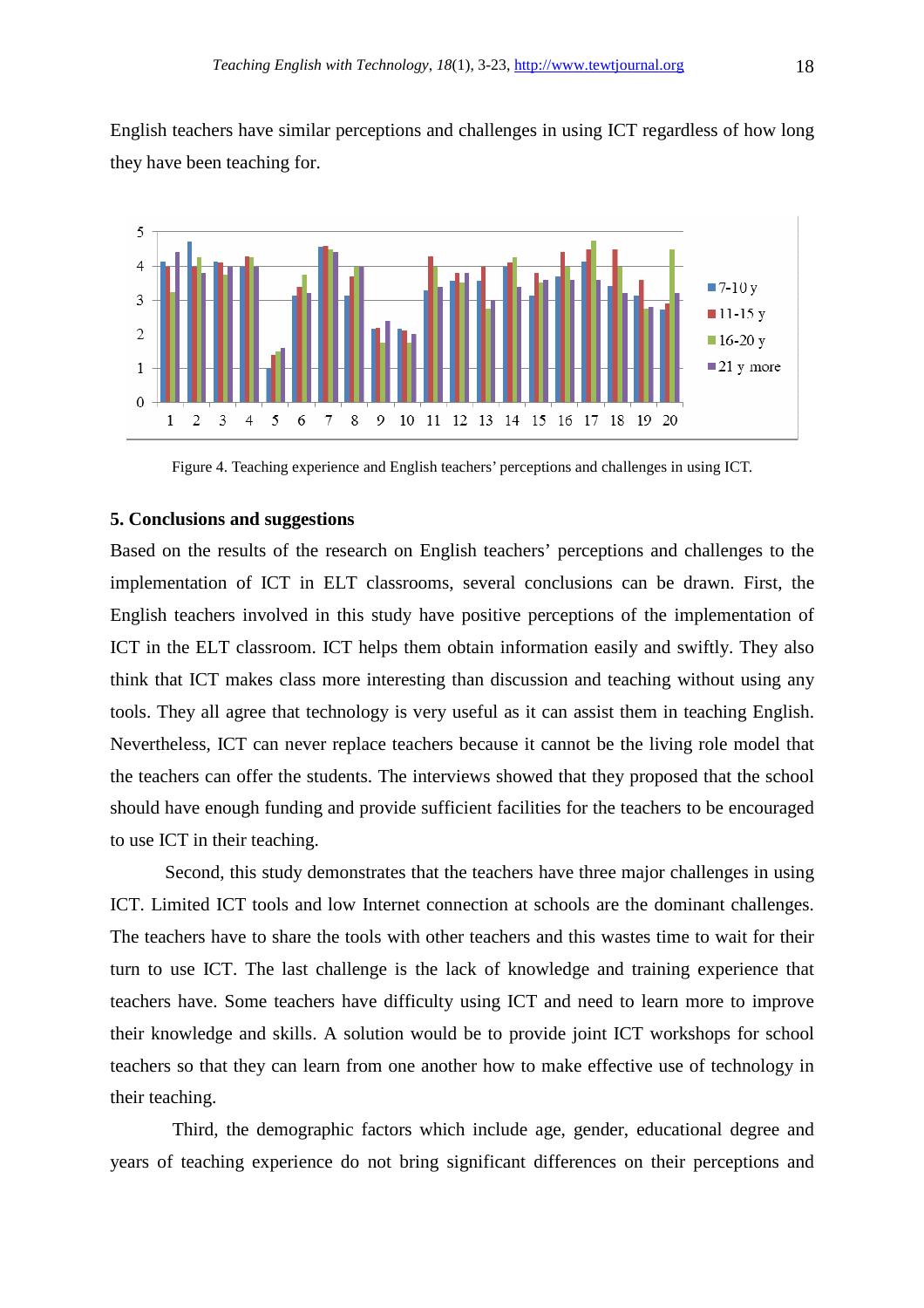challenges to using ICT. Teachers with different demographic factors still have the same perceptions on the use of ICT and face the same obstacles or challenges in its implementation in the ELT classrooms.

 Nevertheless, this research has a number of limitations. The number of respondents was restricted to English teachers in public senior high schools in Banda Aceh. Future related research should also consider all English teachers from junior high schools and all English lecturers in universities in the city. This research has discovered the perceptions and challenges generally faced by teachers in implementing ICT in the classroom. The findings can have important implications for ensuring the successful and effective use of ICT in the classroom. Therefore, school authorities must consider the cost-benefit of effective technology use by ensuring that their investments support the teachers and can overcome some of the challenges to ICT use.

#### **References**

- Alazzam, A. O., Bakar, A. R., Hamzah, R., & Asimiran, S. (2012). Effects of demographic characteristics, educational background, and supporting factors on ICT readiness of technical and vocational teachers in Malaysia. *International Education Studies, 5*(6), 229-243.
- Balanskat, A., Blamire, R., & Kefala, S. (2006). *The ICT Impact Report: A Review of Studies of ICT Impact on Schools in Europe.* Brussels: European Schoolnet. Retrieved October 30, 2015, from http://www.aefeurope.be/documents/RAPP\_doc254\_en.pdf
- Bingimlas, K. A. (2009). Barriers to the successful integration of ICT in teaching and learning environments: A review of the literature. *Eurasia Journal of Mathematics, Science & Technology Education, 5*(3), 235- 245.
- Cavas, B., Cavas, P., Karaoglan, B., & Kisla, T. (2009). A study on science teachers' attitudes toward Information and Communication Technologies in education. *TOJET: The Turkish Online Journal of Educational Technology, 8*(2), 20-32.
- Chemwei, B., Kiboss, J. K., & Njagi, K. (2016). Relationship between teacher-educator characteristics and the integration of Information and Communication Technologies in teaching and learning in Teacher Education Institutions in Kenya. *International Journal of Education and Social Science, 3*(4), 20-28.
- Creswell, J. W. (2003). *Research Design: Qualitative, Quantitative, and Mixed Method Approaches.* Thousand Oaks, CA: Sage Publications.
- Domalewska, D. (2014). Technology-supported classroom for collaborative learning: Blogging in the foreign language classroom. *International Journal of Education and Development using Information and Communication Technology (IJEDICT), 10*(4), 21-30.
- Elsaadani, M. (2012). Teaching staffs' attitude toward ICT: Is gender a factor? *International Women Online Journal of Distance Education, 1*(2), 21-30.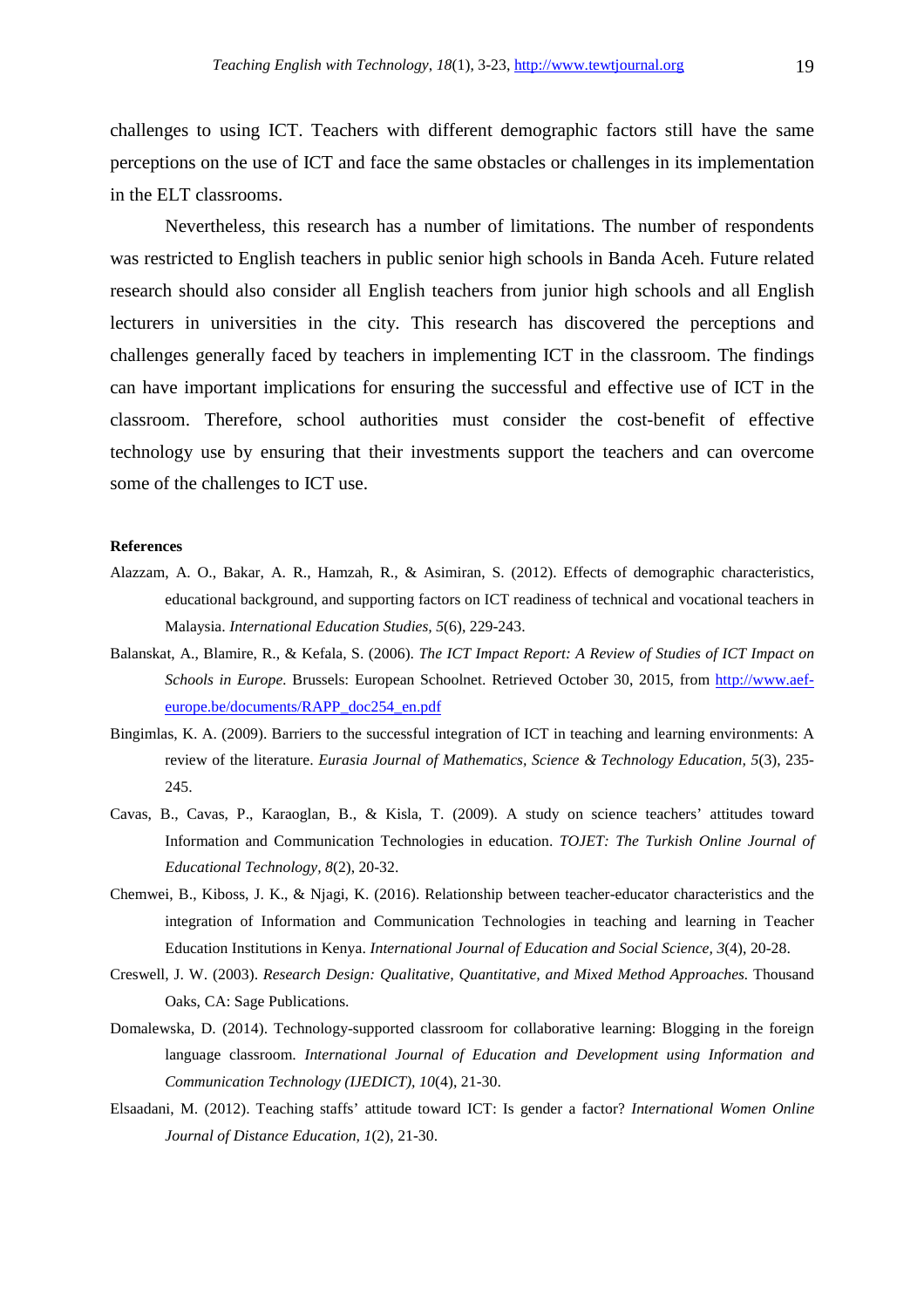- Garimella, S., & Srinivasan, V. (2014). *A Large Scale Study of the Effectiveness of Multi-Sensory Learning Technology for Learning English as a Second Language.* Retrieved November 23, 2015 from http://www.englishhelper.com/whitepaper.pdf
- Granito, M.,, & Chernobilsky, E. (2012). The effect of technology on a student's motivation and knowledge retention. *Proceedings of Northeastern Educational Research Association Conference (NERA, 2012)* (pp. 1-22). Paper 17. Retrieved November 23, 2015 from http://digitalcommons.uconn.edu/nera\_2012/17
- Hollenbeck, J., & Hollenbeck, D. (2009). Using technology to bridge the cultures together in the multicultural classroom. In D. P. French, (Ed.). *Technology in the College Science Classroom* (pp. 1-6). Stillwater: Oklahoma State University.
- Jurich, S. (2001). *ICT and Teaching of Foreign Languages.* Retrieved October 24, 2015 from http://www.techknowlogia.org/TKL\_Articles/PDF/335.pdf
- Karakaya, K. (2010). *An Investigation of English Language Teachers' Attitudes toward Computer Technology and their Use of Technology in Language Teaching* (Master's thesis). Middle East Technical University, Ankara, Turkey. Retrieved June 22, 2015 from https://etd.lib.metu.edu.tr/upload/12612234/index.pdf
- Kolbakova, F. (2014). *The Use of ICT among the Teachers of English in Estonia by Comparison with Europe and Asia* (Master's thesis). University of Tartu, Tartu, Estonia. Retrieved October 9, 2016 from http://dspace.ut.ee/bitstream/handle/10062/46990/Master's Thesis Kolbakova.pdf
- Kurniawan, D. (2014). Obstacles teachers face in integrating ICT into ELT in senior high schools in Palembang. *Holistics Journal, 6*(11), 10-18.
- Liu, J. (2009). A survey of EFL learners' attitudes toward Information and Communication Technologies. *English Language Teaching, 2*(4), 101-106.
- Mahdi, H. S., & Al-Dera, A. S. (2013). The impact of teachers' age, gender and experience on the use of Information and Communication Technology in EFL teaching. *English Language Teaching, 6*(6), 57- 67.
- Maulida, I. F., & Lo, J. (2013). E-learning readiness in senior high school in Banda Aceh, Indonesia. *Information Technology and Applications, 7*(4), 122-132.
- McBride, K. (2009). Social-networking sites in foreign language classes: Opportunities for re-creation. In L. Lomicka & G. Lord (Eds.). *The Next Generation: Social Networking and Online Collaboration in Foreign Language Learning* (pp.35-58). San Marcos, TX: Computer Assisted Language Instruction Consortium (CALICO). Retrieved November 23, 2015 from http://www.slu.edu/~kmcbrid8/McBride09\_SNS.pdf
- Muslem, A., & Abbas, M. (2017). The effectiveness of immersive multimedia learning with peer support on English speaking and reading aloud. *International Journal of Instruction, 10*(1), 203-218.
- Mustafa, F. (2016). Undergraduate students' understanding on plagiarism in academic writing. *Proceedings of the First Reciprocal Graduate Research Symposium between University Pendidikan Sultan Idris and Syiah Kuala University, February 26-28, 2016, Tanjong Malim, Perak, Malaysia* (pp. 113-117). Banda Aceh: Syiah Kuala University.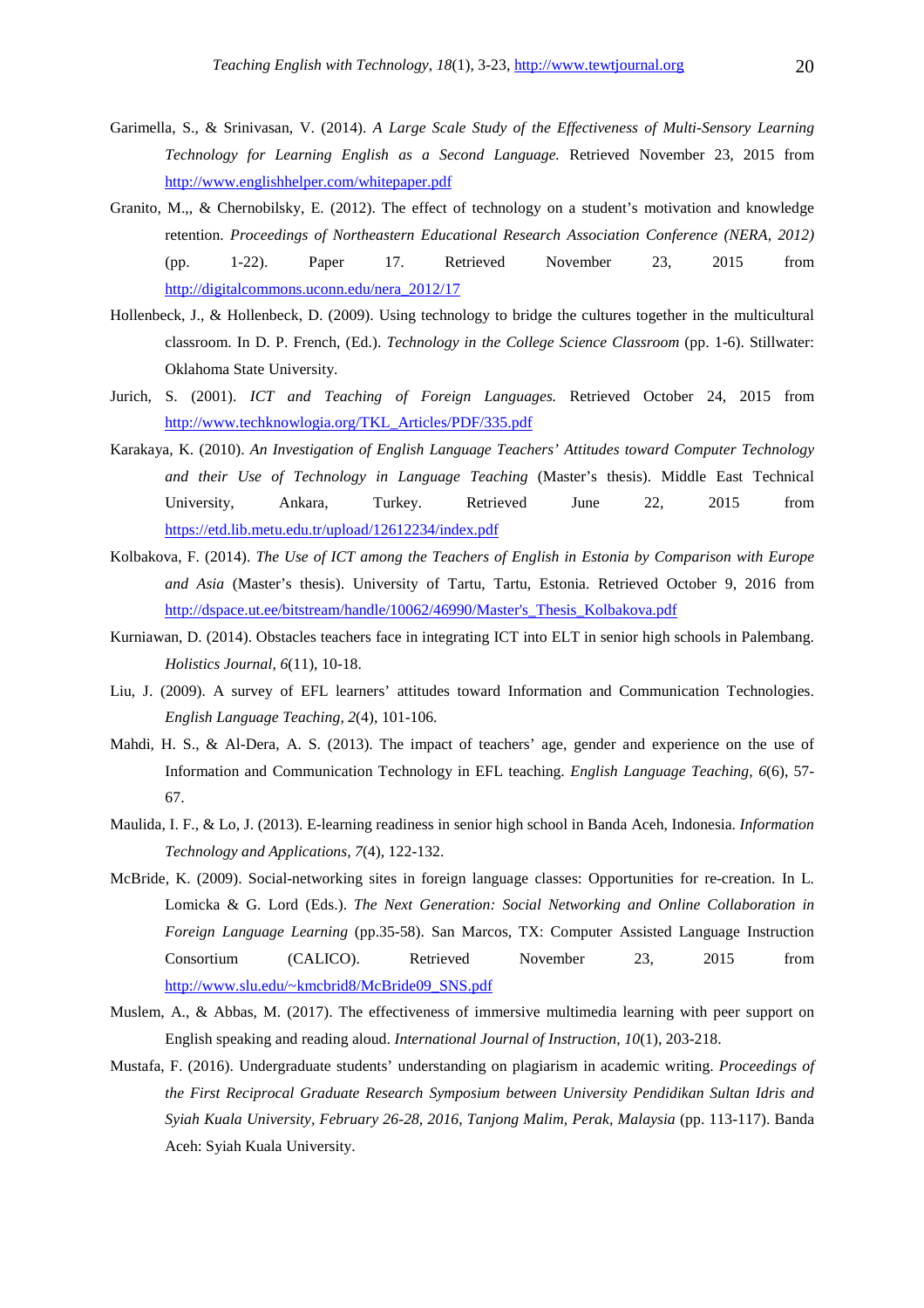- Niederhauser, D. S., & Stoddart, T. (2001). Teachers' instructional perspectives and use of educational software. *Teaching and Teacher Education, 17*, 15-31.
- Rabah, J. (2015). Benefits and challenges of Information and Communication Technologies (ICT) integration in Québec English schools. *TOJET: The Turkish Online Journal of Educational Technology, 14*(2), 24-31.
- Rank, T., Warren, C., & Millum, T. (2011). *Teaching English using ICT: A Practical Guide for Secondary School Teachers.* London: Continuum.
- Salehi, H., & Salehi, Z. (2012). Integration of ICT in language teaching: Challenges and barriers. *Proceedings of the 3rd International Conference on e-Education, e-Business, e-Management and e-Learning (IC4E, 2012) Vol. 27* (pp. 215-219). Singapore: IACSIT Press.
- Schoepp, K. (2005). Barriers to technology integration in a technology rich environment. *Learning and Teaching in Higher Education: Gulf Perspectives, 2*(1), 1-24.
- Silviyanti, T. M. (2014). Looking into EFL students' perceptions in listening by using English movie videos on YouTube. *Studies in English Language and Education, 1*(1), 45-63.
- Silviyanti, T. M., & Yusuf, Y. Q. (2015). EFL teachers' perceptions on using ICT in their teaching: To use or to reject? *Teaching English with Technology, 15*(4), 29-43.
- Soska, M. (1994). An introduction to educational technology. *Directions in Language and Education*, 1(1), 1-7.
- Taiwo, S. (2009). Teachers' perception of the role of media in classroom teaching in secondary schools. *TOJET: The Turkish Online Journal of Educational Technology, 8*(1), 75-83.
- Valk, J. H., Rashid, A. T., & Elder, L. (2010). Using mobile phones to improve educational outcomes: An analysis of evidence from Asia. *The International Review of Research in Open and Distance Learning, 11*(1), 117-140.
- Wang, Q., & Woo, H. L. (2007). Systematic planning for ICT integration in topic learning. *Educational Technology & Society, 10*(1), 148-156.
- Ward, M. O., Gristein, G., & Keim, D. (2015). *Interactive Data Visualization: Foundations, Techniques, and Applications* (2nd ed). Boca Raton: CRC Press.
- Wekke, I. S., & Hamid, S. (2013). Technology on language teaching and learning: A research on Indonesian Pesantren. *Procedia-Social and Behavioral Sciences, 83*, 585–589.
- Yunus, M. M., Nordin, N., Salehi, H., Embi, M. A., & Salehi, Z. (2013). The use of Information and Communication Technology (ICT) in teaching ESL writing skills. *English Language Teaching, 6*(7), 1- 8.
- Yusuf, Y. Q., Natsir, Y., & Yusra, S. R. (201). (2016)/ dont 4get 2 txt me plz! Linguistic and discoursal features of short message service by female texters. *3L: The Southeast Asian Journal of English Language Studies, 22*(1), 81 – 96.
- Zare-ee, A. (2011). University teachers' views on the use of Information Communication Technologies in teaching and research. *TOJET: The Turkish Online Journal of Educational Technology, 10*(3), 318-327.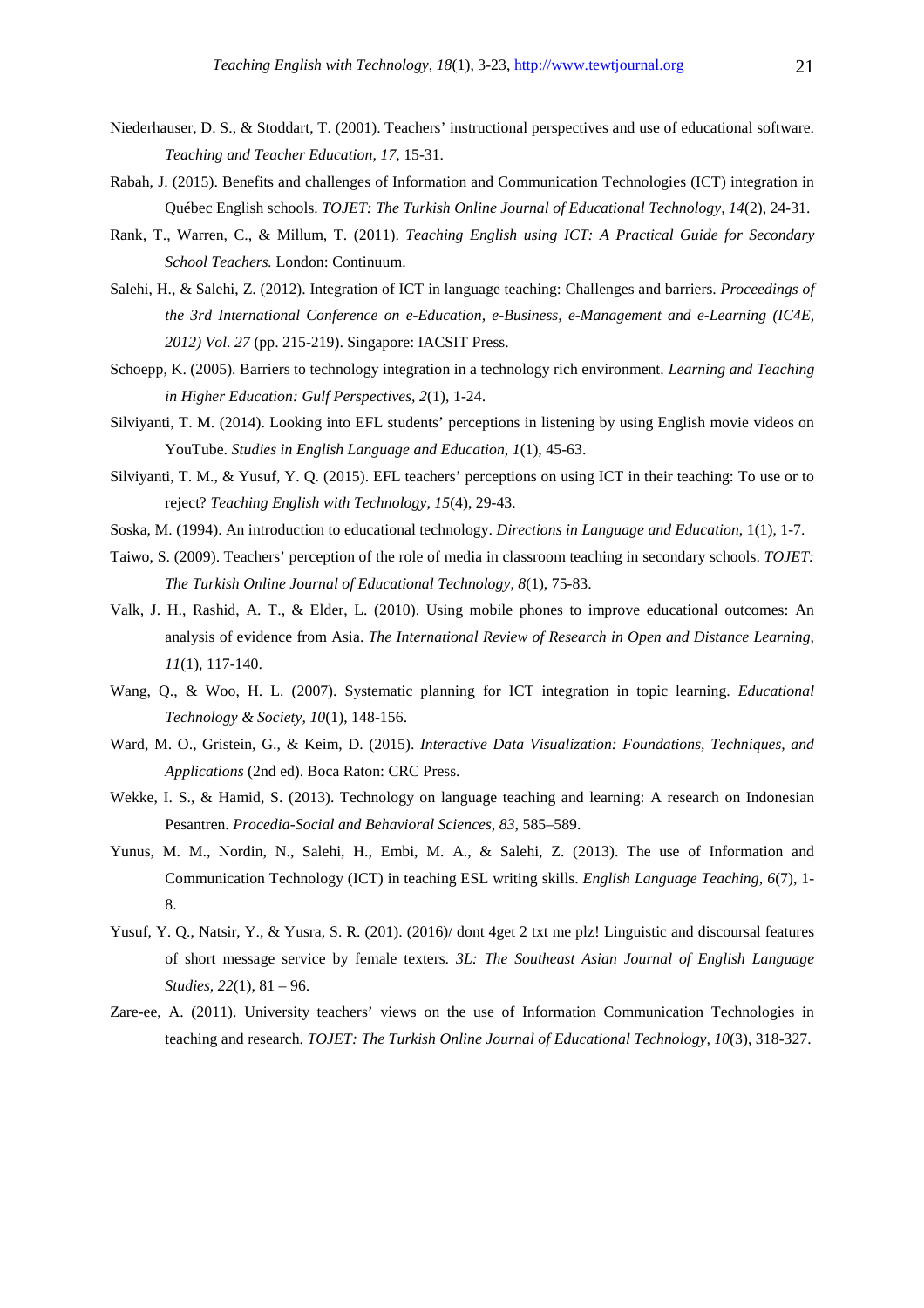### **Appendix. Questionnaire**

### **Section (1) Background Information**

Please indicate your response to the following questions by checking on the appropriate circles: 1.1 Age:

- $21-25$
- 26-30
- 31-35
- $36-40$
- $41-45$
- 46-50
- 51 and over

1.2 Gender:

- Male
	- Female

1.3 The last degree completed:

- Bachelors
- **Masters**
- Doctorate

1.4 Teaching Experience:

- Less than a year
- 1-3 Years
- $\bullet$  4-6 Years
- $\bullet$  7-10 Years
- $\bullet$  11-15 Years
- $\bullet$  16-20 Years
- 21 Years and over

### **Section (2) ICT Use & Literacy**

Please indicate your response to the following items:

2.1 What do you use ICT for? Please tick  $(\sqrt{j})$  the appropriate ones. You can choose more than one choice. You can list the choices from 1 to 15 according to your frequency of use and preferences.

- chatting with students and other teachers on school/subject matter
- educational games that can be used for teaching
- e-mail and mail listing
- online discussion boards on language teaching
- shopping online for teaching tools and materials
- finding materials related to lessons
- preparing presentations
- assigning homework
- video conferencing and net-meeting
- presenting course material
- online dictionaries
- web blogs (e.g., blogger)
- giving feedback to students
- other ……………………………………

2.2 How many hours do you have access to the Internet in a day?

- Less than one hour
- $1-2$  hour(s)
- $\bullet$  2-3 hours
- 3-4 hours
- 4 hours and over